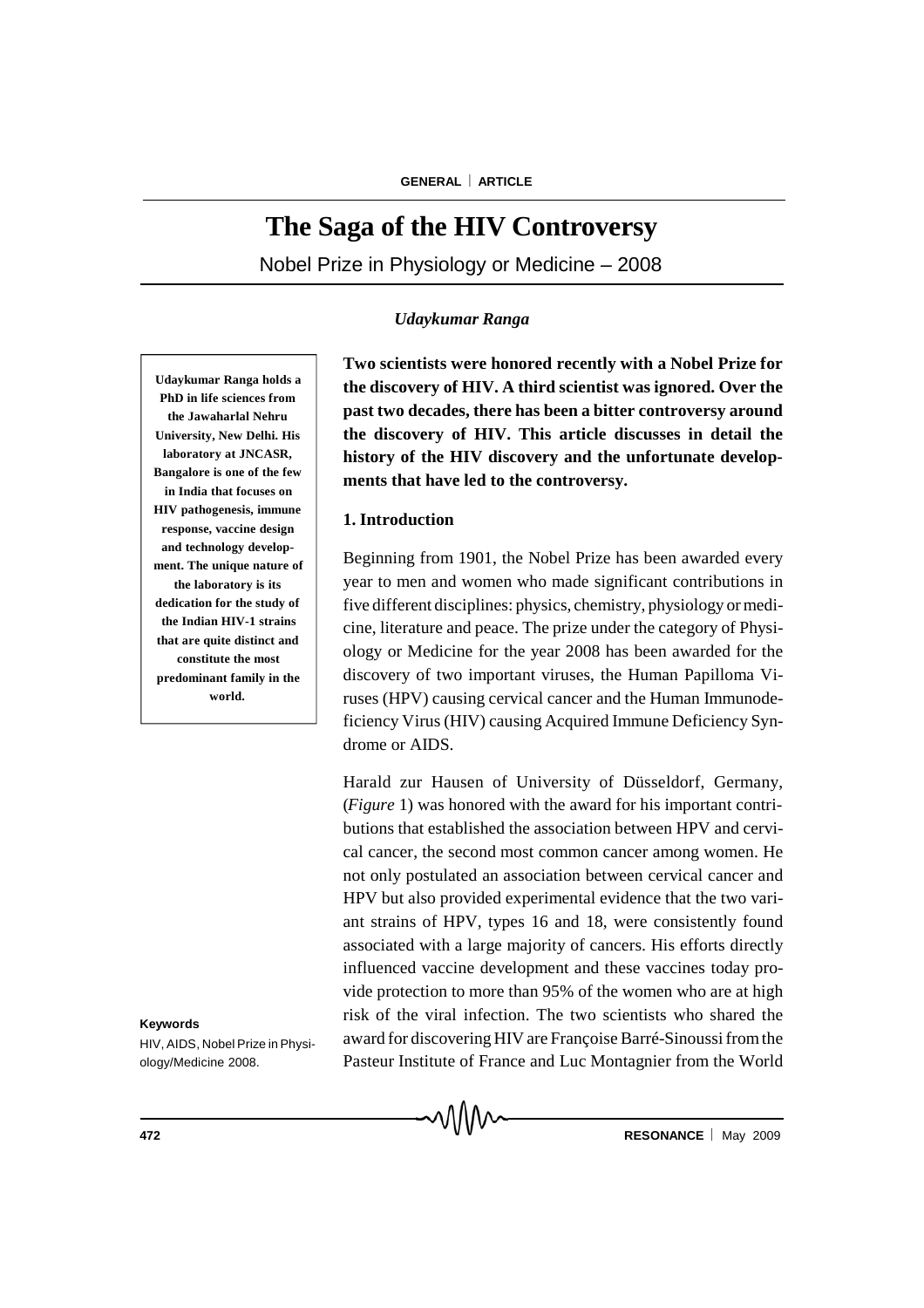Foundation for AIDS Research and Prevention, Paris, France. The selection of Harald zur Hausen has been universally applauded by one and all and the same may be said for the selection of the two HIV scientists by and large. Yet a significant section of researchers complain about the omission of a third HIV scientist, Robert C Gallo from the United States of America (*Figure* 1). This is despite the fact that the award can be given to only three people in any year under any category.

Who is Gallo and what is all this debate about? And why all the controversy surrounding only the HIV discovery? To find answers to these questions, we must travel into the past, into the early 1980s, to examine the unfolding of one of the worst medical calamities known as AIDS. We must consider how scientists of that era, in the absence of the sophisticated technologies that were yet to be developed, struggled to discover that unknown entity later to be known as HIV. Further, we will also witness how even reputed scientists could get carried away by a desire for fame ignoring professional ethics. We must see how they got entangled in acrimonious fights and divided the entire scientific community into rival camps for the next decade. To this asinine chaos we must also add incidences of unfortunate and inevitable laboratory contamination of the viruses that further complicated the matters. Along the way, we must learn a few basic facts on the biology of HIV without which an appreciation of the conflict is not possible.

# **2. Retroviruses**

HIV belongs to a specific group of animal viruses called retroviruses. Unlike in other living organisms where the genetic information is usually stored in DNA, in retroviruses, the genetic material is RNA, not DNA (*Figure* 2). This genetic information first flows from RNA to DNA before resuming the natural flow again to RNA and then to protein. Since the information flow is initially reversed in this group of viruses, they are called *retro*viruses, *retro* is Latin for reverse. All retroviruses code for a special polymerase, the reverse transcriptase (RT) that can mediate the conversion of RNA into DNA and thereafter into double-



*Harald zur Hausen* http://en.wikipedia.org/wiki/ Harald\_zur\_Hausen



*Luc Montagnier* http://en.wikipedia.org/wiki/ Luc\_Montagnier



*Françoise Barré-Sinoussi* http://en.wikipedia.org/wiki/ Fran%C3%A7oise\_ Barr%C3%A9-Sinoussi



*Robert C Gallo http://en.wikipedia.org/ wiki/File: RobertGallo Montreal1995\_064.jpg*

*Figure 1.*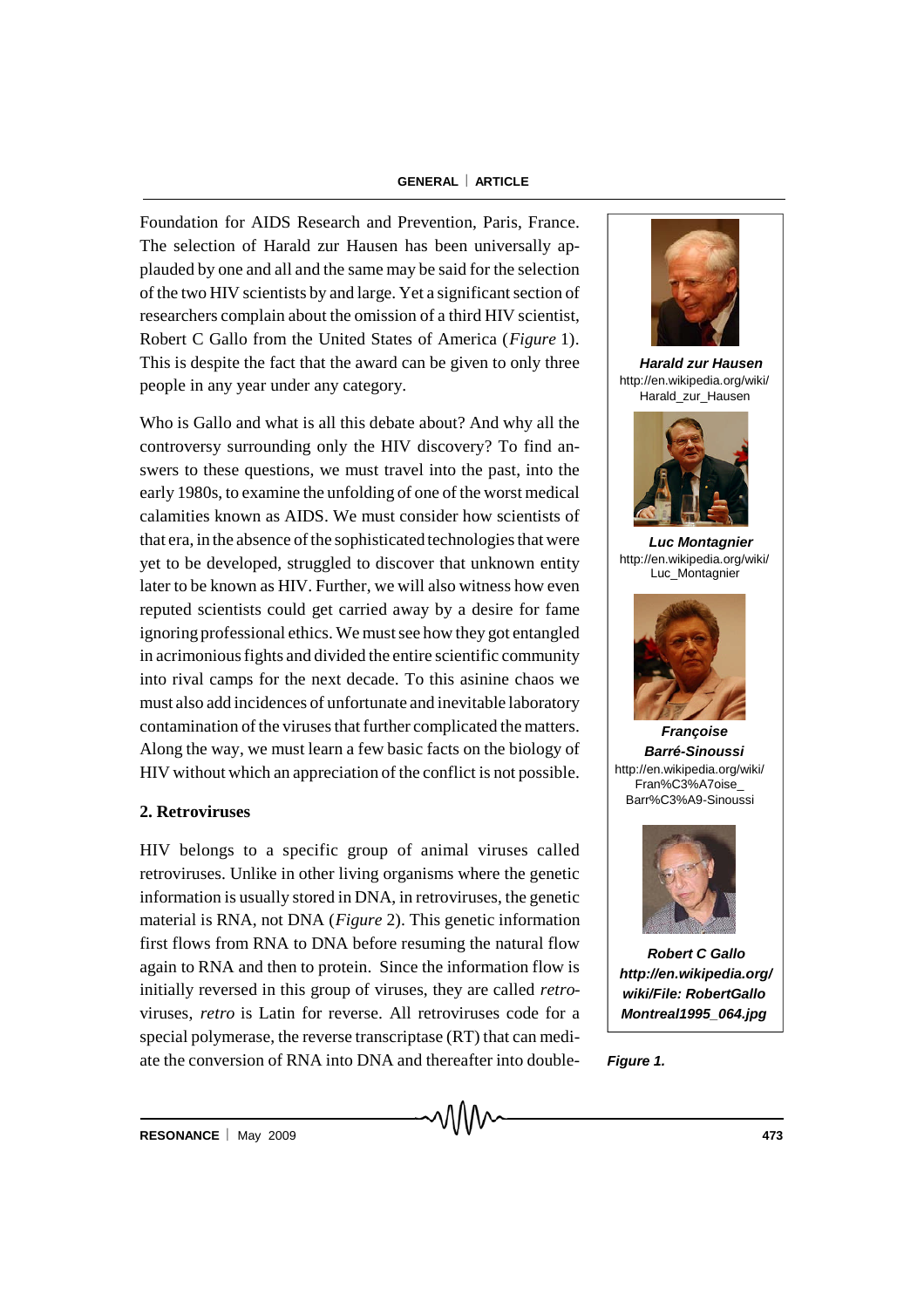

*Figure2.Inretroviruses,the genetic information is stored in RNA, not DNA, unlike in all other biological organisms. The genetic information in retroviruses must first flow back to DNA before resuming the normal flow.*



stranded DNA. Several findings over the past century contributed significantly towards the discovery of HIV. This includes the discovery of chicken tumor viruses by Peyton Rous and the finding of the reverse transcriptase enzyme independently by Howard Martin Temin and David Baltimore (see *Box* 1). Development of the RT assay also played an important role in the discovery of HIV-1 and other retroviruses (see *Box* 2).

### **Box 1. The pre-HIV Era: A Hunt for Tumor Causing Viruses in Human Beings**

Tumor causing viruses (oncoviruses) have been described more than half a century prior to the discovery of Reverse Transcriptase. Peyton Rous discovered tumor causing viruses in chicken for which he was awarded the Nobel Prize in 1966. This finding was followed by the discovery of several other RNA and DNA viruses that cause tumors in several species including the mouse. The oncoviruses typically mediate *transformation* of cultured host cells in which they propagate. Transformation is a process by means of which a normal cell is converted into a cancer cell that escapes normal checks on the cell division and keeps multiplying endlessly. This can also happen bymutations in the genes responsible for such checks. One spin-off benefit ofthe discovery of such transformation was that it facilitated culture of cells under laboratory conditions by establishing transformed 'cell lines' from several animal and human tissues, which otherwise could not be maintained *in vitro* for long. Both RNA and DNA viruses were found to transform cells and cause tumors in animals. Renato Dulbecco demonstrated the presence of viral DNA in the transformed tumor cells thus providing a link between viruses and tumors for the first time. For this discovery he was awarded the Nobel Prize for the year 1975 which he shared with Temin and Baltimore. Even after Dulbecco's work, it still remained a mystery as to how RNA viruses could be associated with the DNA of the transformed cells in tumors. Temin was the first to propose that the RNA viruses somehow converted their RNA into DNA which then possibly got associated with the cellular DNA that could be inherited by the daughter cells. In other words, he predicted that retroviruses have an intermediate DNA step and this DNA was integrated into host chromosome, a prediction that turned out to be correct later. Today, we know that the RT enzyme converts viral RNA of the retroviruses into DNA that finally integrates into the host cellular DNA which could be transmitted from cell to cell as the cells divided. Thus, contributions made by Dulbecco, Temin and Baltimore collectively established the functional role of RNA viruses in causing tumors in animals. Since 1970, our knowledge concerning the mechanisms by which these viruses cause tumors and transformation has exploded.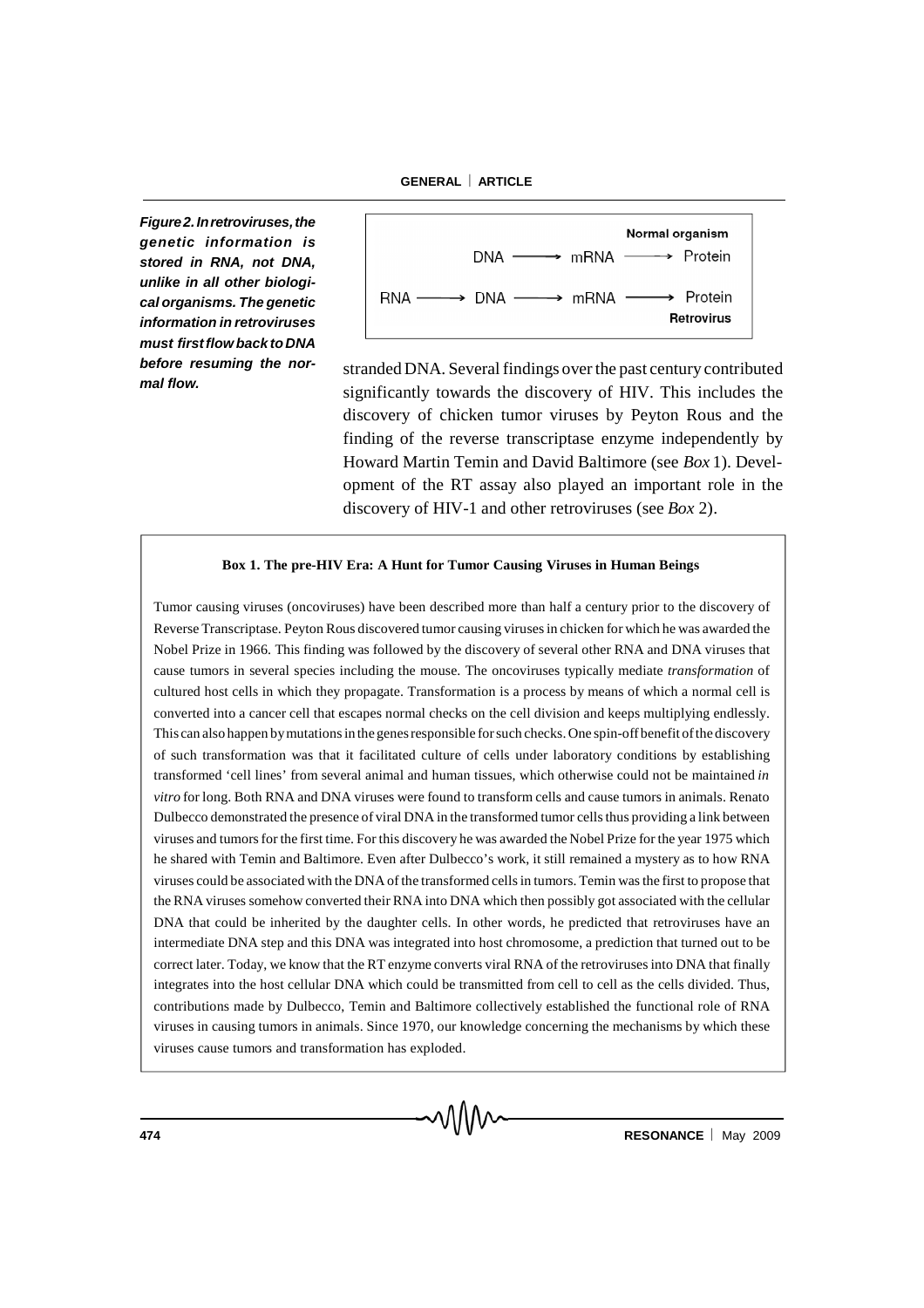#### **Box 2. RT Assay and the Discovery of HIV-1**

There was one serious gap that remained to permit the association of oncoviruses with the tumors in humans. Until that time, human oncoviruses were known to be only DNA viruses like the herpes viruses that cause cervical cancer or the Epstein–Barr virus that causes Burkitt's lymphomas. RNA viruses causing tumors in humans were yet to be discovered. The discovery of Reverse Transcriptase provided a powerful tool to recognize retroviruses and cleared the way for the discovery of HIV later. RT, being a RNA-dependent DNA polymerase, can generate cDNA using an RNA template, an oligo-nucleotide primer and deoxy-ribonucleotide building blocks. One of the deoxy-ribonucleotides could be radio-labeled so that the final product of the cDNA could be qualitatively detected on a polyacrylamide gel or using a filter-based assay. Cells infected with the virus are lysed and the cell extract is used as the source of RT in this assay. The appearance of a radio-labeled DNAfragment in the gel (from the RNA template used in the assay) would indicate RT activityin the cell extract, which in turn would be suggestive of the presence of a retrovirus, provided appropriate controls have been included in the assay. The RT assay thus served as a powerful tool to detect novel retroviruses with great efficiency. The RT assay, however, cannot determine specific identity of a retrovirus although the requirement for a specific divalent cation could permit additional characterization of the suspected retrovirus. Nevertheless, availability of RT revolutionized molecular biology since it became possible to make cDNA from any RNA. Thus, by the end of 1970s, two most powerful techniques, the RT assay and the cell culture, had been discovered and optimized. Only a few years later, these two techniques were to play a critical role in the discovery of HIV in the early 1980s.

∧∧∧∧

# **3. Discovery of First Human Retroviruses HTLV-I and-II**

Since the time RT was discovered by Temin and Baltimore, several groups all over the world were actively engaged in hunting for viruses, especially retroviruses, that could be the cause of some cancers in human beings. One such group was that of Luc Montagnier at Pasteur Institute in Paris, France. By the time he started a virology laboratory at Pasteur Institute in 1972, Montagnier already was an expert on chicken oncogenic viruses. Like many scientists of his era, Montagnier too believed that RNA viruses, importantly retroviruses, could cause cancer in humans. Five years later, in 1977, Francoise Sinoussi too joined his group to aid him in the hunt for these viruses. Although their attempts did not succeed in identifying any such retroviruses, Montagnier's group developed a technique that enhanced isolation of retroviruses from mouse cells by blocking endogenous interferon. Interferons are cytokines (growth factors) made by the host cells to protect themselves fromviral infection. Montagnier's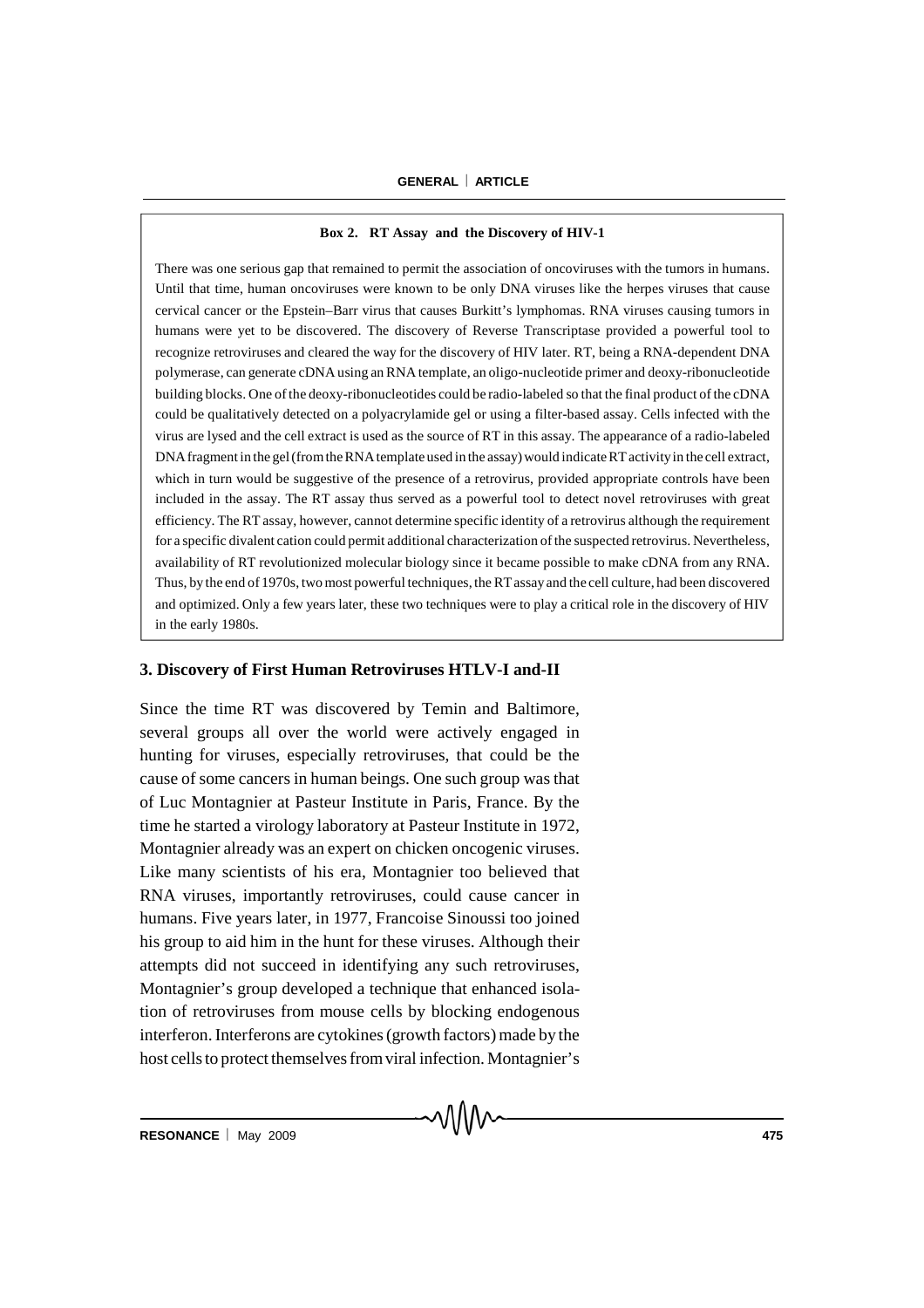group demonstrated that by blocking the interferons using specific antibodies, it was possible to make larger quantity of the virus from mouse cells infected with the virus.

Around this time, a different group at the National Institutes of Health (NIH), USA too was preoccupied with the hunt for human retroviruses. Unlike the French team, Robert C Gallo's group at the NIH met with significant and early successes in its quest. In 1978, Gallo's group reported the discovery of the first human retrovirus, Human T-cell Leukemia Virus Type 1 (HTLV-I). HTLV-I was the first of the only four retroviruses that infect human beings, the other three being HTLV-II, HIV-1 and HIV-2. HTLV-I is a retrovirus containing single-stranded RNA and causes cancers such as T-cell leukemia and T-cell lymphoma in adults. The American group succeeded in their attempts mainly because they improved the cell culture technique that permitted long-term culture of T-lymphocytes in the laboratory. Gallo and his collaborators discovered interleukine-2 (IL-2) which was the first cytokine to be identified. IL-2 is an important growth factor for the T-lymphocytes in the presence of which the cells proliferate at significantly higher levels. This was one of the most important technological developments that helped isolation of HIV eventually.

Although at the time of HTLV-I discovery by Gallo's group, an association between this virus and human cancers was not known, that link soon emerged. HTLV-I infection was endemic for several regions of the world including Japan. Depending on a few reports published by several Japanese groups on a puzzling outbreak of a form of viral leukemia in Japan, Gallo's group quickly guessed the involvement of HTLV-I and experimentally proved it. This finding was subsequently confirmed by several other groups from other parts of the world. In 1981, Gallo and his collaborators identified a second human retrovirus which was named as HTLV-II. Although HTLV-II was isolated from an individual suffering from a type of cancer called hairy cell leukemia, this virus was not particularly linked to any form of

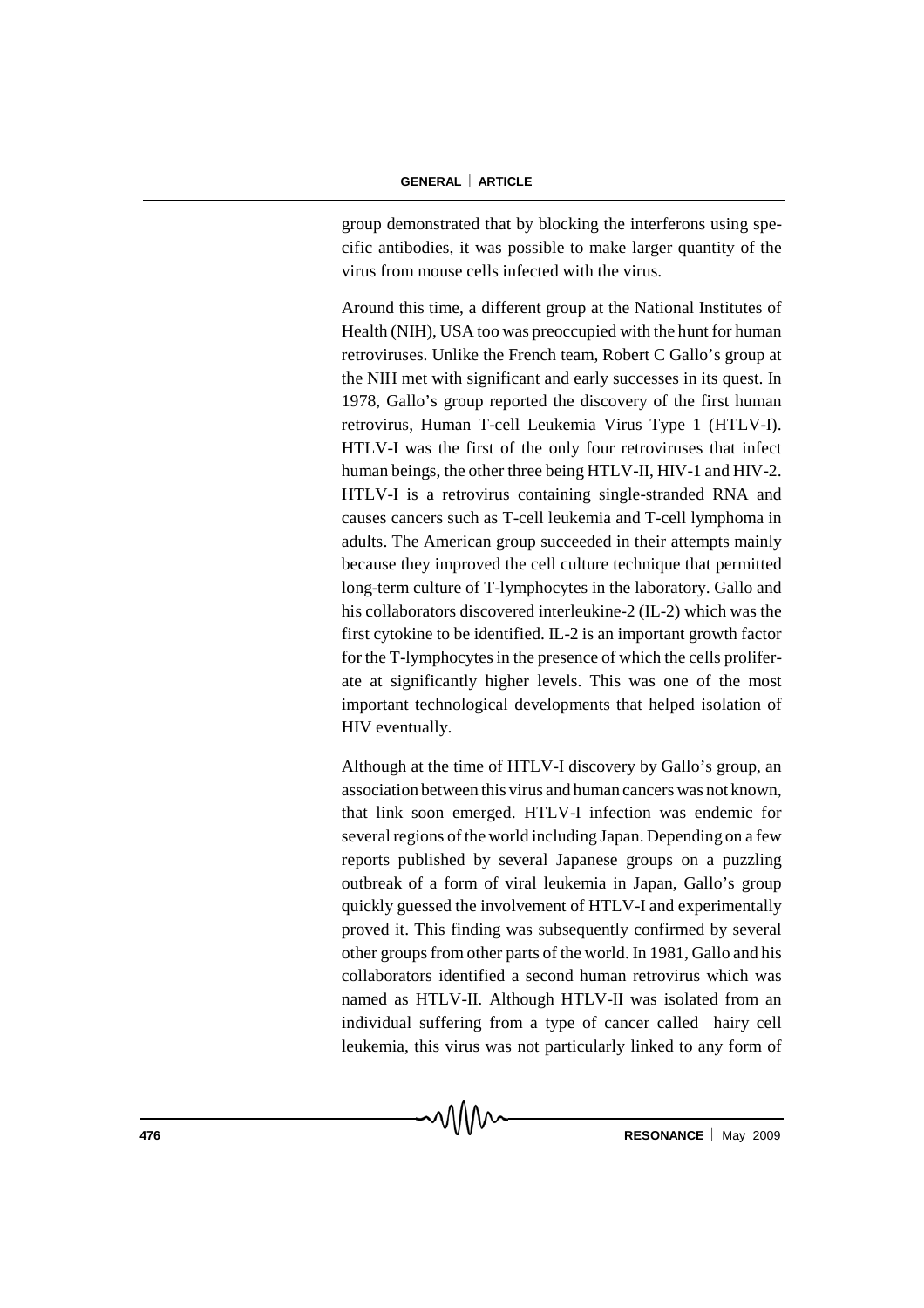#### **Box 3. Human Retroviruses are CD4-tropic**

One of the distinguishing properties of these two viruses (HTLV-I and II) is their liking for the human CD4 positive T-cells. CD4 is a specific cellular receptor, a glycoprotein, expressed on the cell surface of a subset of T-lymphocytes. CD4 T-cells play a pivotal role in orchestrating a wide variety of immune responses including antibody secretion by B-lymphocytes, cell killing mediated by cytotoxic T-lymphocytes (CTL, these cells contain a different cell surface glycoprotein receptor called CD8), phagocytosis bymacrophages and many other important functions. In the absence of CD4 cells or when their function is paralyzed in other contexts, the various functions of the immune system are significantly compromised (see *Box* 4). Importantly, other than these two retroviruses, no other parasite, bacterium, fungus, virus or any other pathogen demonstrates such specific liking (tropism) for CD4 cells (CD4 tropism). The CD4 tropism of the human retroviruses is the unique property that provided the most important clue later at the time of HIV discovery. HIV-1 and -2 also share the property, CD4 tropism, with HTLV-I and -II viruses.

human disease unlike its predecessor HTLV-I. Both HTLV-I and -II share several important biological properties including their CD4 cell-tropic nature (see *Box* 3).

The world medical stage was set for the performance of one of the leading viral actors, the human immunodeficiency virus. By 1981, Gallo's group not only identified two human retroviruses but also prepared the setting for the discovery of HIV-1 by developing an important cell culture technique. In 1982, Gallo received the prestigious Lasker Award: "For his pioneering studies that led to the discovery of the first human RNA tumor virus and its association with certain leukemias and lymphomas". Gallo was awarded his second Lasker Award in 1986 that he shared with Montagnier for "determining that the retrovirus now known as HIV-1 is the cause of Acquired Immune Deficiency Syndrome (AIDS)". Gallo is the only scientist to receive two Lasker Awards.

## **4. Enter the HIV**

Starting from 1981, the early cases of a new human epidemic started emerging in USA in homosexual populations and hemophiliac patients. The world medical stage was set for the human immunodeficiency virus.

√M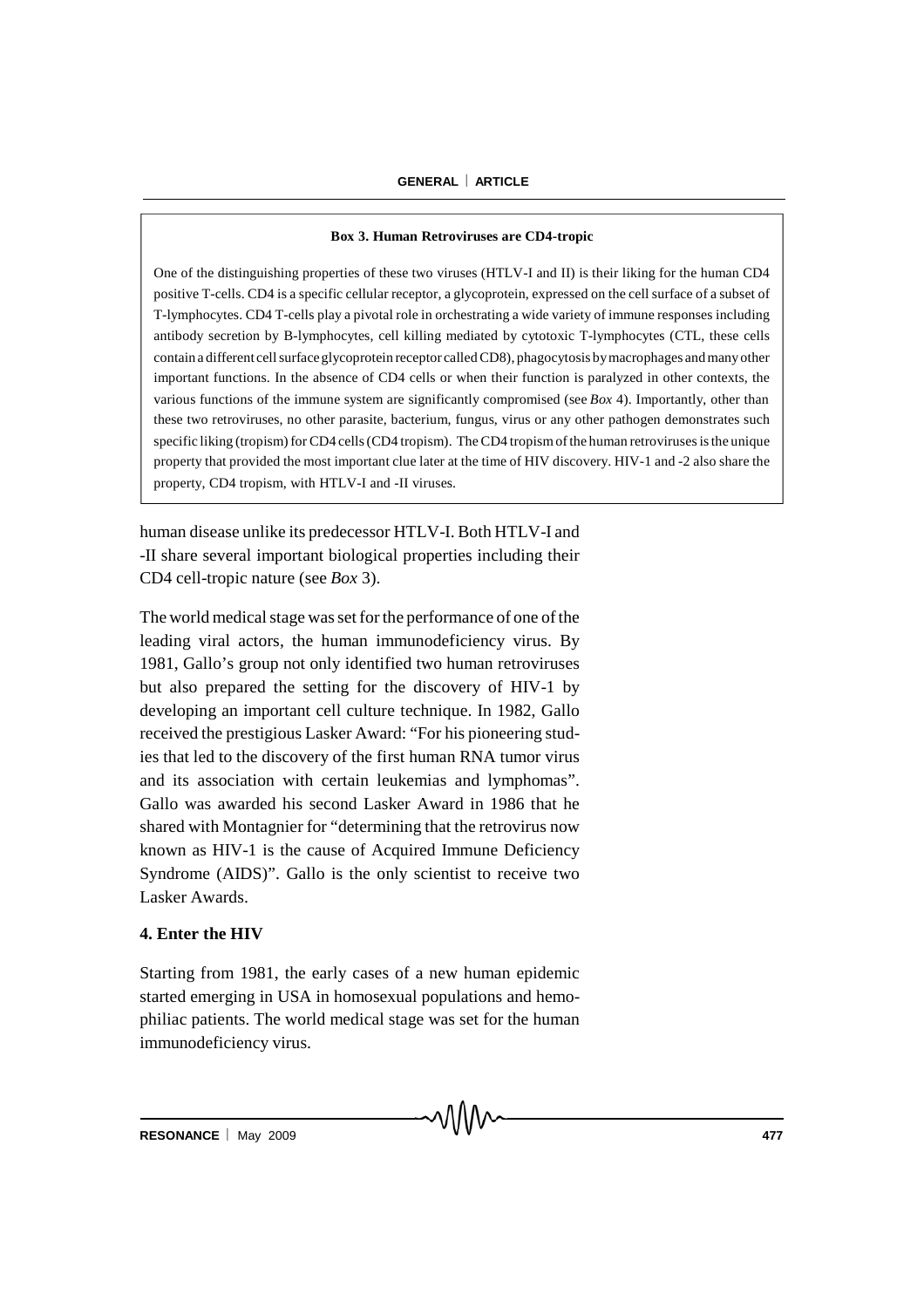In February 1982, at a research conference at Cold Spring Harbor in USA, Robert Gallo was the first one to suggest that AIDS was possibly caused by a retrovirus similar to HTLV.

In 1981, a research article appeared in a journal called *Morbidity and Mortality Weekly Report* which reported that members of a community of gay men in Los Angeles were dying of a fungal infection of the lung caused by *Pneumocystis carinii*. A few months later there appeared another small report in the same journal on a group of 26 young gay men in New York and California diagnosed with Kaposi's sarcoma, a rare form of skin cancer primarily seen in elderly men of Jewish and Mediterranean origin. These were the first reports on the beginning of an epidemic called 'the gay disease' at that time. What started as a trickle eventually turned out to be a tsunami during the following three decades and is today known as HIV/AIDS.

In February 1982, at a research conference at Cold Spring Harbor in USA, Robert Gallo was the first one to suggest that AIDS was possibly caused by a retrovirus similar to HTLV. Prior to that, James Curran of the Center for Disease Control in Atlanta, USA, proposed that AIDS was possibly caused by an infectious agent, most likely a new virus. Gallo's hypothesis that AIDS was caused by an HTLV-like virus was based on several observations. The most important clue came from data on blood transfusions in hemophiliacs. Hemophiliacs who received filtered clotting Factor VIII manifested symptoms similar to that of the 'gay disease'. Only a virus, not any other micro-organism, could have passed through the 0.45 micron filter used in filtering serum. Numerous clinical and laboratory observations suggested severe depletion of CD4 T-cells in AIDS suggesting that the infectious agent was CD4-tropic. Only the HTLV viruses were known to demonstrate such CD4 tropismuntil that time. The new virus therefore must be an HTLV-like virus. Some animal retroviruses, like the bovine leukemia virus (BLV), were known to cause immuno-suppression and AIDS in animals. The epidemiological data were also consistent with the idea of an infectious agent causing human AIDS. For instance, like in the case of HTLV-I infection, the risk of the AIDS virus infection too involved blood exposure, sexual contact and birth to an infected mother. While Gallo's laboratory initiated frantic search to test their hypothesis, they could not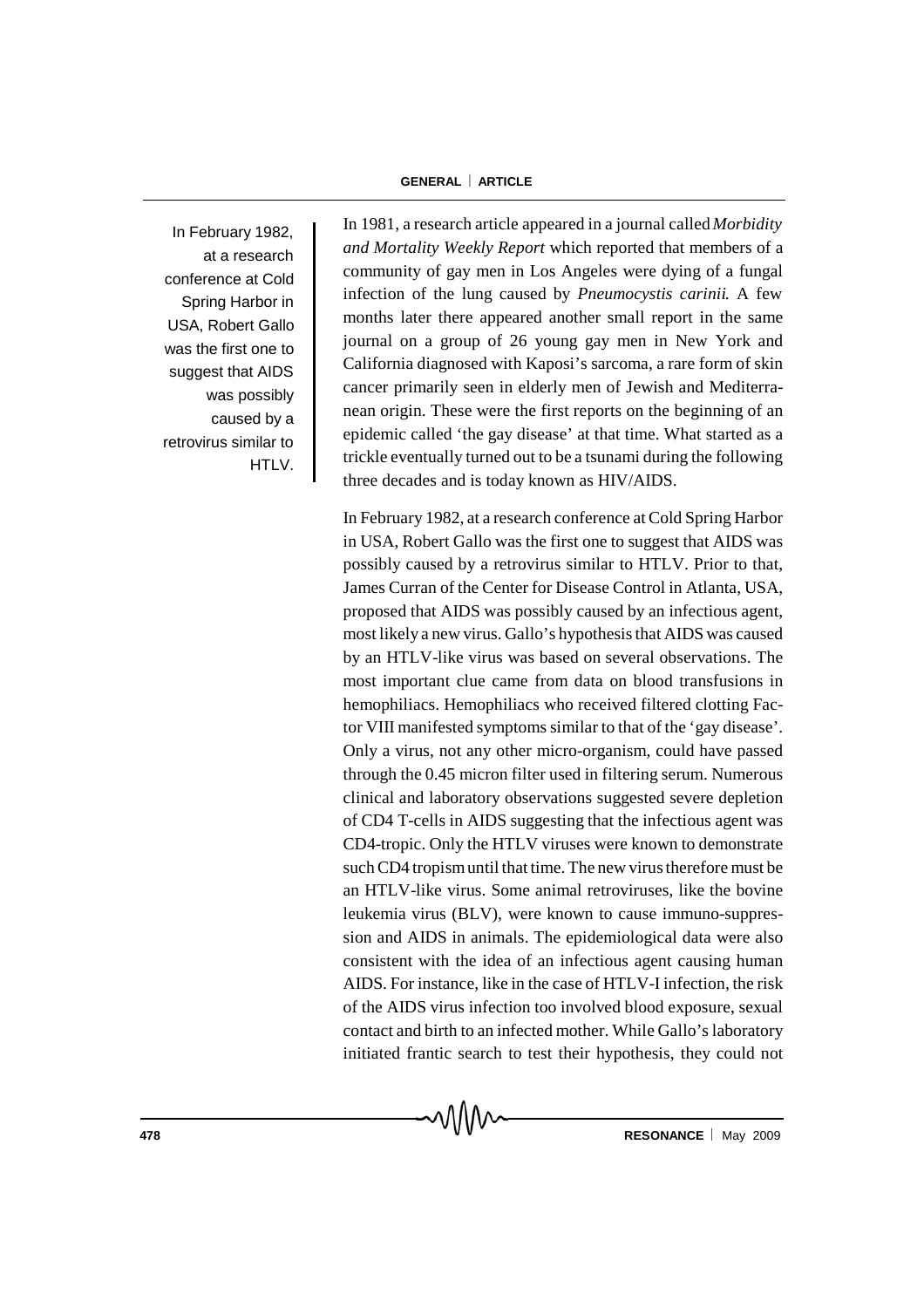make immediate progress for technical reasons (see Section 6).

In the meanwhile, in France, in 1982, clinicians started noticing similar symptoms in their gay populations and hemophiliacs. Gallo's idea that a retrovirus could be the cause of AIDS was already known in France. A French clinician, Wily Rozenbaum working at the Hospital Bichat, was quite convinced that a new retrovirus was behind AIDS. Although his initial attempts at mobilizing virologists at the Pasteur Institute to join hands in studying the new disease were not successful, within a few months he could establish active collaborations with an important scientist at the Pasteur Institute, Luc Montagnier. Montagnier accepted to assist Rozenbaum in the study of the new disease and assigned this work to two other scientists in his laboratory, Francoise Barre-Sinousse and Jean-Claude Chermann. By this time, the French laboratory was equipped with the kind of expertise needed to identify new retroviruses. They knew how to work with animal retroviruses. Importantly, they had the knowledge of the new cell culture technology developed by Gallo's group in their attempt to isolate HTLV-I. As we discussed above, this technique involved supplementing the culture medium with the potent growth factor IL-2 that boosted the growth of the viruses more efficiently on host cells.

## **5. The First AIDS Virus**

On 3rd January 1983, Rozenbaum sent the first clinical sample to Montagnier's laboratory. The sample was a lymph node biopsy taken from a person identified as BRU (the viral strain taken out from this person was also labeled as BRU later). The patient was a 33-year-old young homosexual with a lymphadenopathy in the neck. He had travelled to many countries during the previous years including North Africa, Greece, USA and India. He had had more than 50 sexual partners per year. His blood contained antibodies to cytomegalovirus and Epstein–Barr virus, both transmitted sexually. *Herpes simplex* virus could be isolated from his throat. He had had a history of several episodes of gonorrhea and was treated for syphilis in 1982. At the time of biopsy collection,

**RESONANCE** May 2009 **479** 

Gallo's idea that a retrovirus could be the cause of AIDS was already known in France.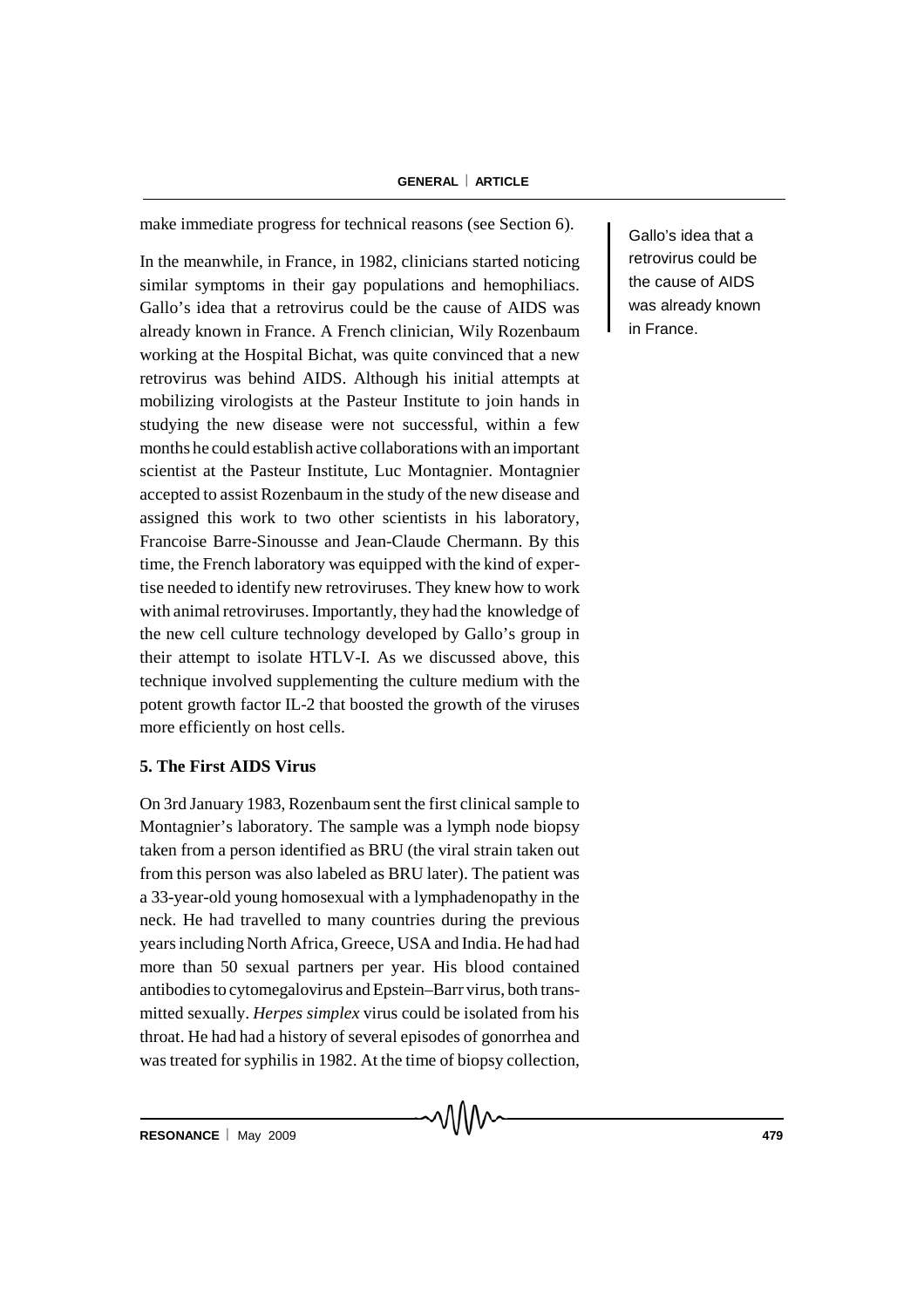The nature of the viruses isolated from the early phase of the infection is quite different compared to the ones taken out from the advanced stages.

he did not have any active clinical symptoms like fever or weight loss. Of his T-lymphocytes, 44% were of CD4 helper type and 16% of CD8 cytotoxic type.

Unfortunately, at that time, the technology was not yet developed to determine the absolute CD4 cell count by the technique known as 'flow cytometry', a practice mandatory today. CD4 count is usually suggestive of the clinical stage of the infection (see below). Even in the absence of this important information, the clinical profile of the patient is suggestive of early viral infection. The nature of the viruses isolated from the early phase of the infection is quite different compared to the ones taken out from the advanced stages. For instance, the viruses in the early stages do not proliferate rapidly when added to cells in the laboratory in contrast to the viruses isolated from the advanced stages that grow more aggressively and kill cells rapidly. The differences in the growth properties of the viruses have an important bearing on the subsequent viral contamination that originally happened in the French laboratory which led to a lot of confusion subsequently (see Sections 7 and 10). All that we must keep at the back of our minds at this time is that the virus isolated from the patient BRU in the French laboratory was the first ever HIV to be isolated and it was a slow- growing virus.

In the French laboratory, T-lymphocytes were isolated from the lymph node tissue and put into culture with a mitogen (any chemical that promotes cell division) called phytohemagglutinin that should activate the T-cells and as a consequence viral proliferation. The cell culture medium also contained IL-2 and antiinterferon antibodies that should further boost the viral growth. They isolated T-cells from the blood of the patient and started culturing them as described above. The idea was to see if it would be possible to detect proliferation of the virus in the laboratory. If the answer was yes, could the virus be isolated, as Gallo's group did previously for the isolation of HTLV-I? Following proliferation, the virus must be shed into the culture medium. They collected the culture medium at regular intervals and tested for the presence of Reverse Transcriptase with the help of the RT-

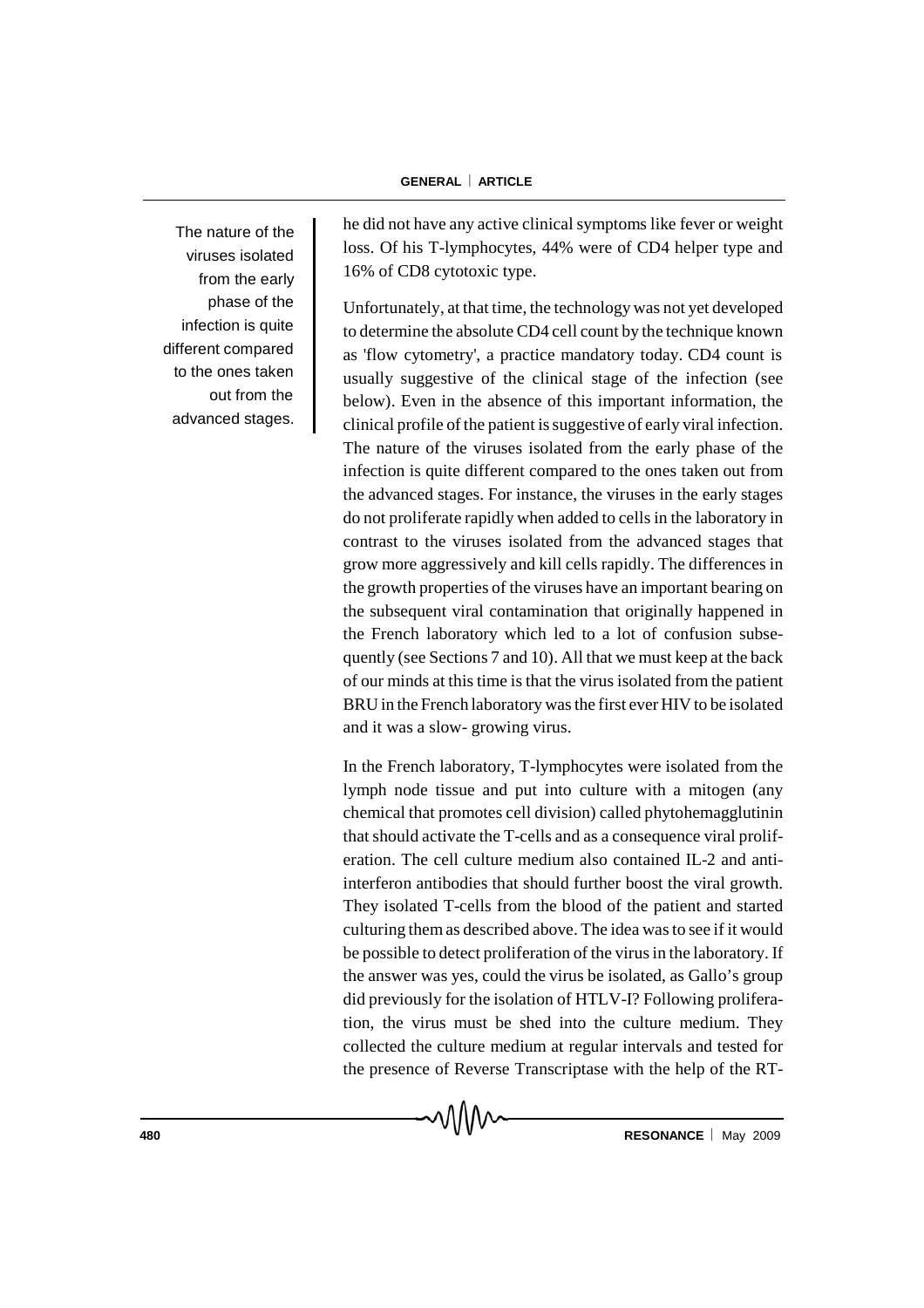assay described above. After 15 days, they could detect the presence of the RT enzyme activity only in the lymph node cells, but not in the blood cells, suggesting the proliferation of the virus. The enzyme activity continued for an additional 15 days and declined after that.

To confirm the presence of virus in the medium, they did several additional experiments including electron microscopy and immuno-precipitation of the viral antigens. The virus was grown in the presence of radio-labeled amino acids so that all the viral proteins were radio-labeled. The virus was then concentrated using ultracentrifugation, viral particles were lysed and specific antibodies were added to the viral soup. Antibodies specific to HTLV-I, HTLV-II were used in the assay. Additionally, patient BRU serum was also used in the experiment because it was likely to have antibodies to several viral antigens. If the antibodies are specific to viral antigens, they bind to the antigens and separate them from the rest. The viral antigens captured by the antibodies can be resolved by gel electrophoresis. Since these antigens were already radio-labeled, individual protein bands could be seen by exposing the gel to X-ray film. When they did the experiment, only the patient serum precipitated virus-specific antigens especially at 25 kd. HTLV-I, HTLV-II antisera or other control antisera failed to precipitate any protein band suggestive of the virus. This result suggested that the patient's lymph node cells certainly contained a virus that could be identified by his own antibodies to the virus. Additionally, this virus was not identical to either HTLV-I or HTLV-II. It must be a new virus. They stored all the samples appropriately for subsequent studies. They named the new virus Lymphadenopathy-associated virus (LAV) because it was isolated from a clinical stage characterized by lymphadenopathy typical of early phase viral infection. This name was eventually dropped and the AIDS virus was given a new name as we all know it as HIV today. A clarification on naming of the viruses is required here. LAV is the name given to the group of viruses and BRU is the name of the specific strain originating from a single subject.

MM

The viruses in the early stages do not proliferate rapidly when added to cells in the laboratory in contrast to the viruses isolated from the advanced stages that grow more aggressively and kill cells rapidly.

**RESONANCE** | May 2009 **481**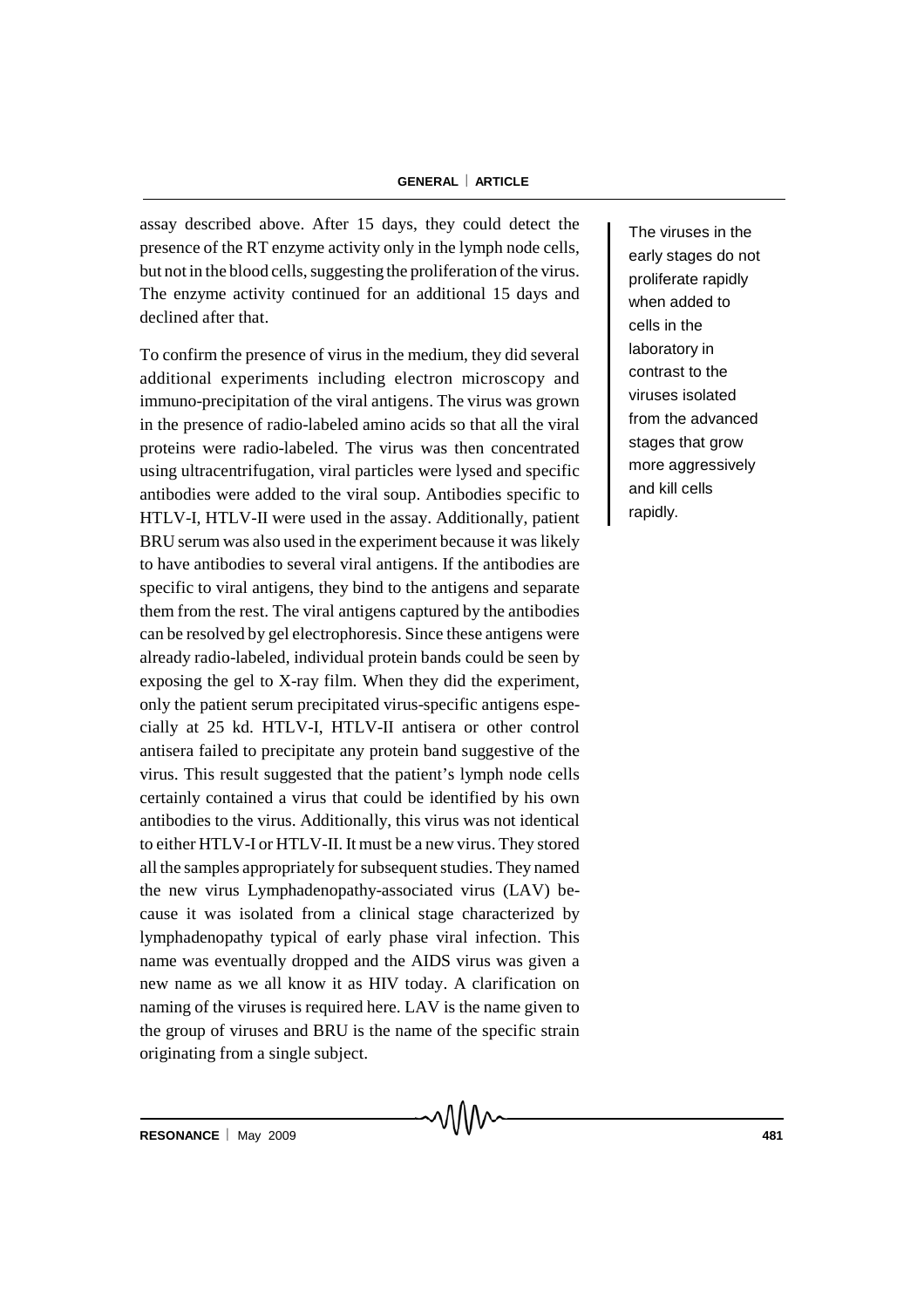**<sup>1</sup>** Barre-Sinoussi F *et al*, Isolation of a T-Lymphotropic Retrovirus from a patient at Risk for Acquired Immune Deficiency Syndrome (AIDS), *Science*, Vol.220, pp.868–871, 1983.

The specific viral strain isolated from the patient BRU was designated as BRU, The French group published these results in May 1983<sup>1</sup>. This was technically the first scientific documentation of HIV.

Although the French group was the first to demonstrate the presence of a new virus in the clinical sample, their work suffered from several limitations. Their work consisted of only one patient, although a part of the work also involved a second patient. The cause and effect relationship between the viral presence and the disease was not established. In simpler terms, the presence of a specific virus in patient samples didn't mean that the virus itself was responsible for AIDS in that individual or in the world. The presence of the virus may have nothing to do with AIDS. The authors themselves admitted this weak link when they said in the publication that 'The role of the virus in the etiology remains to be determined'. The French group did not demonstrate that two or more successive batches of the virus harvested from the same or different rounds of infection were the same virus. To do this, one would require a large quantity of the virus. They could not grow the virus to large quantities for two important reasons, one, the viral strain BRU was a slow-growing virus and two, they did not have a T-cell line that can grow indefinitely in cell culture and support vigorous viral proliferation. This problem was eventually solved by Gallo's group when they developed stable T-cell lines for this purpose (see Section 6, pp.486–487). In summary, the French group was successful in isolating the first HIV from a subject but could not provide sufficient evidence that it was the virus that caused AIDS. In 2002 Gallo himself admitted that "the paper by Montagnier/Chermann group is unequivocally the first reported true isolation of HIV from a patient with lymphadenopathy. However, the cause of AIDS was still unknown".<sup>2</sup>

<sup>2</sup> Robert C Gallo, The Early Years of HIV/AIDS, *Science*, Vol.298, pp.1728–1730, 2002.

We will return to the BRU viral strain a little while later. Let us now turn our attention to the American group and see what they were doing in the meanwhile.

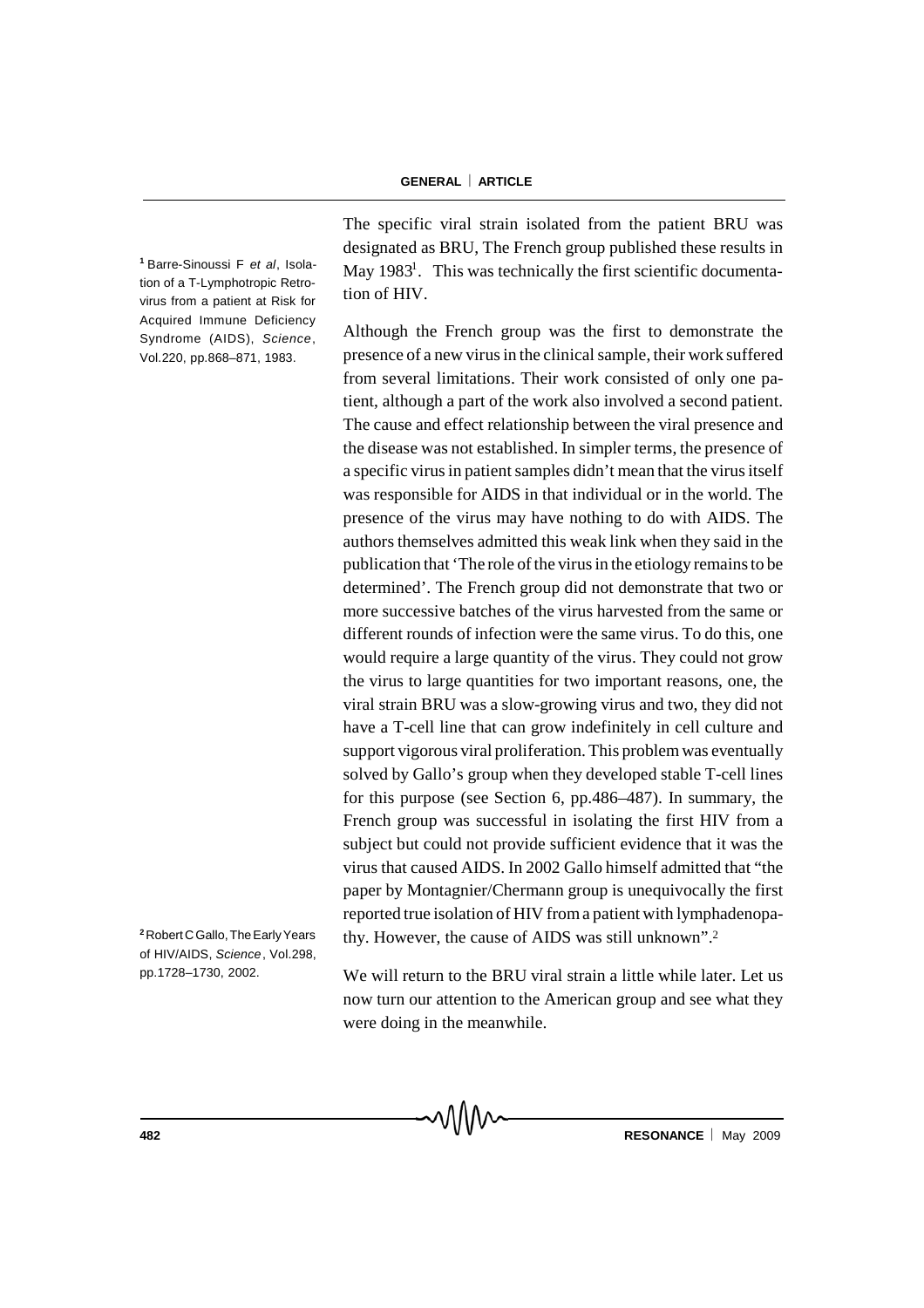## **6. A Shower of Viruses**

It was in February 1982 that Gallo first suggested that an HTLVlike retrovirus might be behind AIDS. His group quickly set out to test this hypothesis way ahead of the French group which started its work only a year later in 1983. Although the American group had a head start, they hit a roadblock as quickly as they made the beginning. Within eight months, by February 1983, the American group grew viral strains from at least five different AIDS patients while the French group was still organizing itself. Unfortunately for the Americans, they did not realize that all these viral strains belonged to the same AIDS virus mainly because of one serious technical problem. They did not have sufficient quantities of any of these viruses to compare them with one another in a range of biochemical, immunological and molecular analyses. They failed to grow sufficient quantities of the viruses because the cells on which the viruses propagated died very rapidly. Gallo's group subsequently generated a series of T-cell lines that solved the problem of virus production<sup>3</sup>. From electron micrographs of the viruses, they knew that these viral strains did not belong to HTLV-I or –II nevertheless were related to the HTLV family. The organisms were retroviruses because they made Reverse Transcriptase. What the American team did not realize at that time was that all these viral strains were the same. They also thought their viruses were not related to the French virus BRU because of the following reason: the French virus was docile, did not grow rapidly and kill the cells vigorously. In contrast, all the American viruses were cytopathic – they grew rapidly and killed the cells very quickly. Because of these important differences in the behavior of their viruses, the American team believed that their viruses, but not the French virus, were the real AIDS viruses.

At that time, neither the French group nor the American team was aware of a very important biological property of the AIDS viruses. The AIDS viruses differ significantly in their cytopathic and other biological properties depending on from which clinical stage the viral isolates are obtained (see *Box* 4).

<sup>3</sup> Popovic M *et al*, Detection, Isolation, and Continuous Production of Cytopathic Retro-viruses (HTLV-III) from Patients with AIDS and Pre-AIDS, *Science*, Vol.224, pp.497–500, 1984

**RESONANCE** | May 2009 483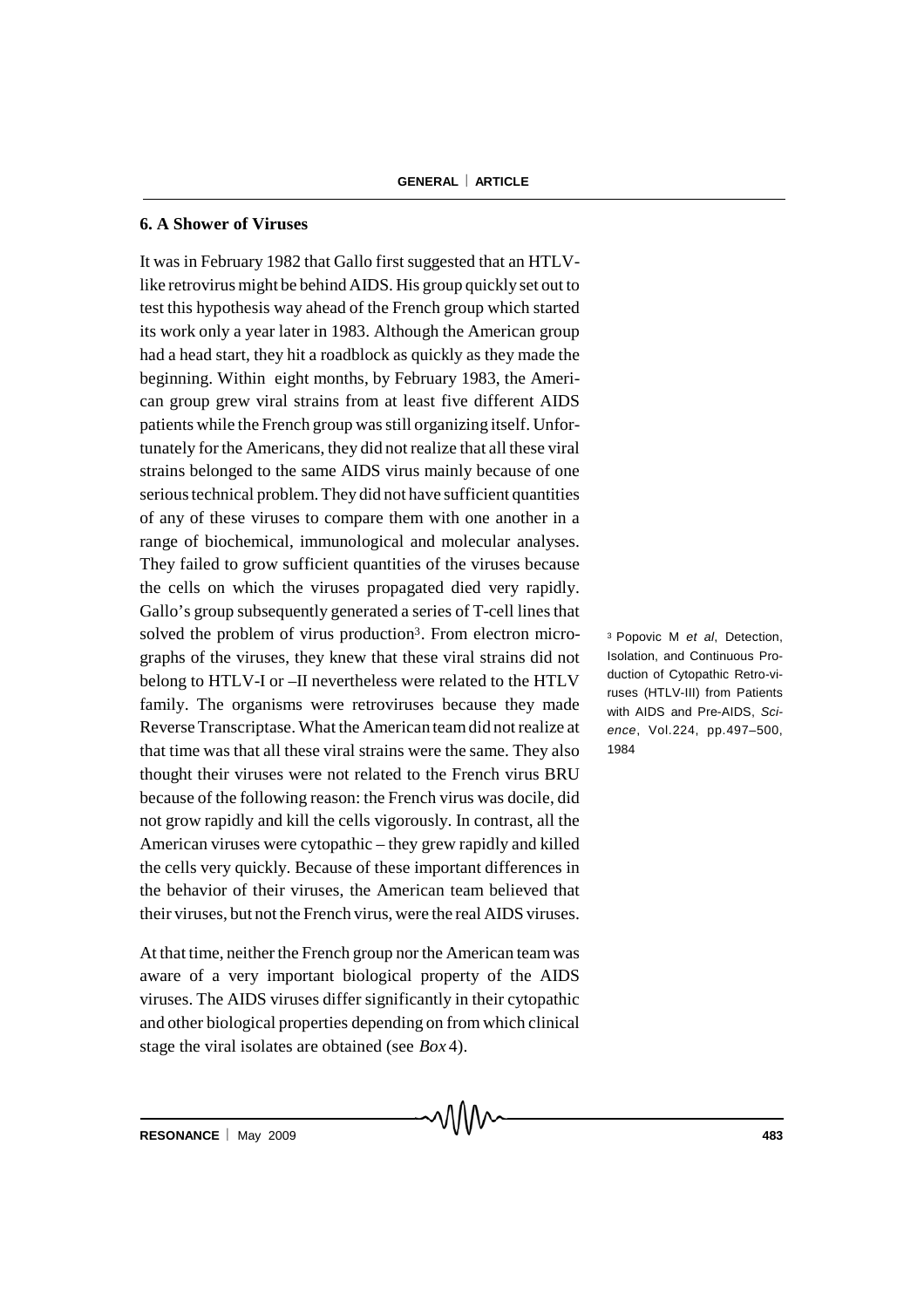#### **Box 4. Biological Properties of AIDS Viruses**

In the absence of medical intervention, the viral infection of human beings could be divided into at least three distinct phases (*Figure*3), depending on the viral load (number ofviral particles per ml of blood), CD4 cell count (number of CD4 T-cells per micro-liter of blood) and clinical symptoms. In the first phase, the acute viremia, viruses grow to very large numbers as the immune components, like the cell-mediated immune response and antibodies that can control the virus, are not yet activated. The CD4 cells, approximately 1,000 cells per micro liter of blood, show a quick dip but recover soon. The infected person shows several general signs of an infection: fatigue, fever, etc., but these symptoms are short-lived and not suggestive of an infection by the AIDS virus specifically. The entire phase lasts approximately 3 to 6 months. The second phase begins with the activation of the immune responses that control the viral proliferation efficiently, nevertheless cannot eliminate the virus. Immune activation results in a great dip in the viral load until it reaches a specific low level technically called the viral 'set-point'. The viral set point is variable in different people. In some it is leveled off at a higher level and in others at a much lower level but, by and large, it remains stable over a few years, typically 5 to 10 years. Throughout this phase the infected person remains healthy and shows no signs of weakness or disease. Nevertheless, inside, the CD4 cells keep falling at a slower but steady rate. In other words, although not visible,

the virus continues to destroy the CD4 cells and the immune architecture at a slow and steady rate. This second phase that lasts over a few years is called 'the clinical latency' because there are no apparent signs of the viral infection. When the CD4 count drops below a certain limit, believed to be 200 to 350 cells per micro-liter, after a few years, the immune system starts showing signs of deterioration or 'immunodeficiency'. Opportunistic microorganisms like cryptococcus, *Candida*, *Mycobacterium tuberculosis* and many others, exploit the situation. The AIDS



*pathogenic and slow-growing as compared to the strains collected from the later stages which are highly cytopathic and rapid-growing.*

virus starts growing again in large numbers. This last phase of the infection, characterized by opportunistic infections, tumors, CD4 cell dip and viral reemergence, is called AIDS. From the onset of AIDS, an infected person dies in a few months or years.

MM

*Box 4. Continued...*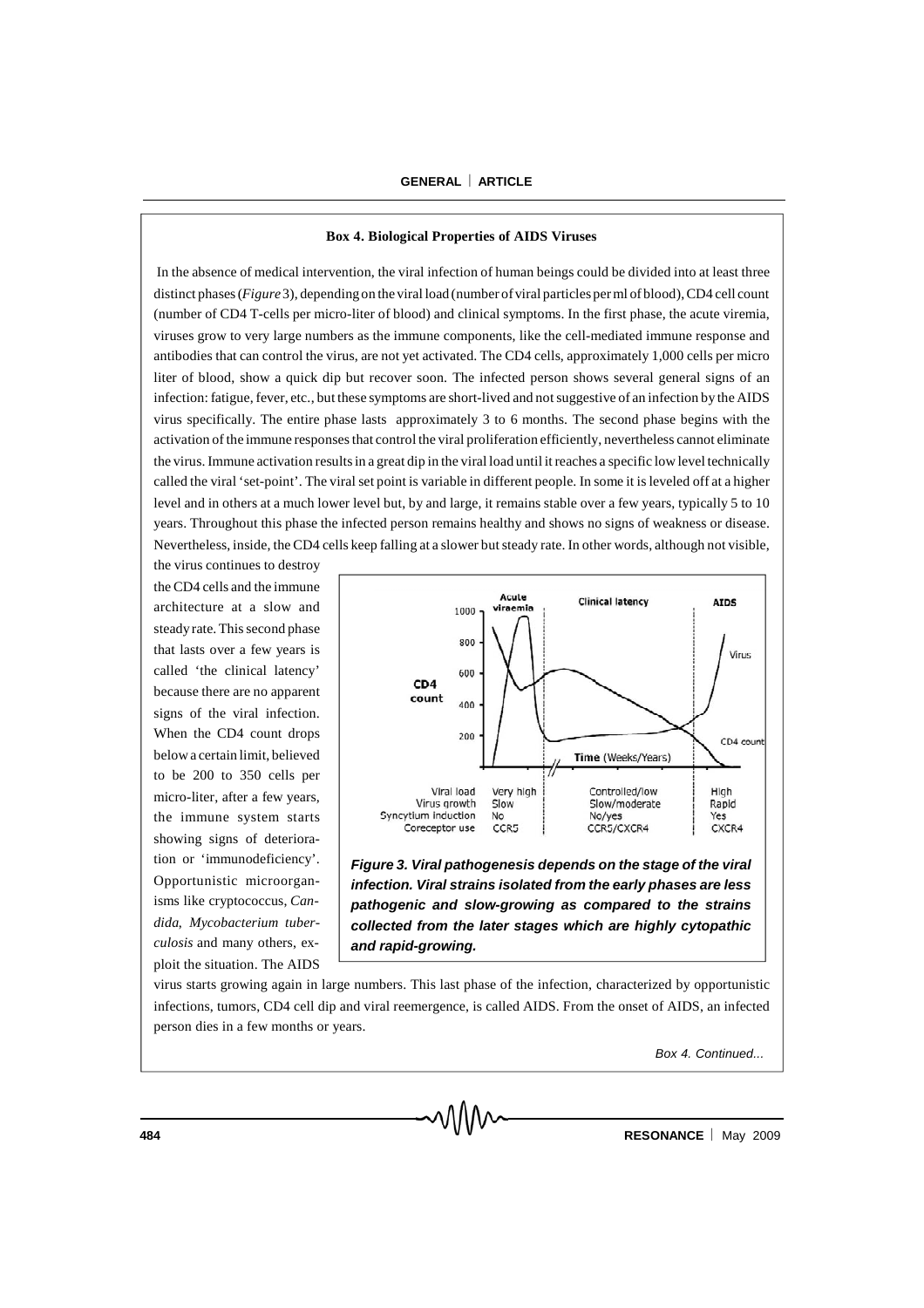What is intriguing and yet not completely understood is that the virus also seems to change some important biological properties from the time of the early infection to the time of AIDS. We all know that the AIDS virus needs a cellular receptor called CD4 on the target cell for infection. In addition to CD4, the virus also needs a second receptor on the target cell for infection and entry, which is called a 'coreceptor'. There are two major coreceptors that the virus uses for cell entry, CCR5 and CXCR4. For reasons still not understood completely, the early virus which starts an infection in a new individual invariably uses only CCR5 but not CXCR4. Although the body has several target T-cells that express CXCR4, paradoxically, the virus will not use this coreceptor in the early phases of the infection. Surprisingly, again for reasons not yet understood, as the infection matures and progresses into AIDS, the virus switches its preference for the coreceptor from CCR5 to CXCR4. Viruses isolated from the AIDS phase predominantly use CXCR4. They do not use CCR5 anymore. Depending on the coreceptor preference, the viral strains are classified into R5

or X4 viruses. R5 viruses are seen in the early phases of the infection and X4 viruses in the late phase. The switch in the preference for the coreceptor happens gradually over a long period of time. We therefore can also see viruses that use both the coreceptors (R5/X4 viruses or dual-tropic strains) during the intermediary stages of the infection. We are examining the coreceptor requirement of the AIDS virus in greater detail to understand why the scientists in the beginning failed to realize that the French virus and the American viruses were the same AIDS virus.

The R5 virus is not only the early virus but it also grows at a very slow rate in the laboratory. Furthermore, the R5 virus is also less cytopathic as it doesn't kill the cells at a rapid rate. Importantly, R5 virus can infect primary T-cells isolated from the blood but not the T-cell lines. This is because the standard T-cell lines like Jurkat, H9 and others express CD4 and CXCR4 but not CCR5 (*Figure* 4). Primary blood cells in contrast express all the three surface receptors, CD4, CXCR4 and CCR5. Since T-cell lines do not express CCR5, viruses isolated from the early



*Figure 4. Most of the T-cell lines used in the laboratory express both CD4 and CXCR4, but not CCR5 (top panel). Primary blood cells (PBMC), in contrast, collectively express all the three receptors CD4, CCR5 and CXCR4 (bottom panel). X4 viruses can grow on the standard Tcell lines as well as PBMC with equal efficiency. R5viruses cangrow onlyin thePBMC butnot on the T-cell lines because these cells do not express CCR5. Dual-tropic viruses can grow either in T-cell lines or PBMC like X4 viruses.*

*Box 4. Continued...*

**RESONANCE** May 2009 **485**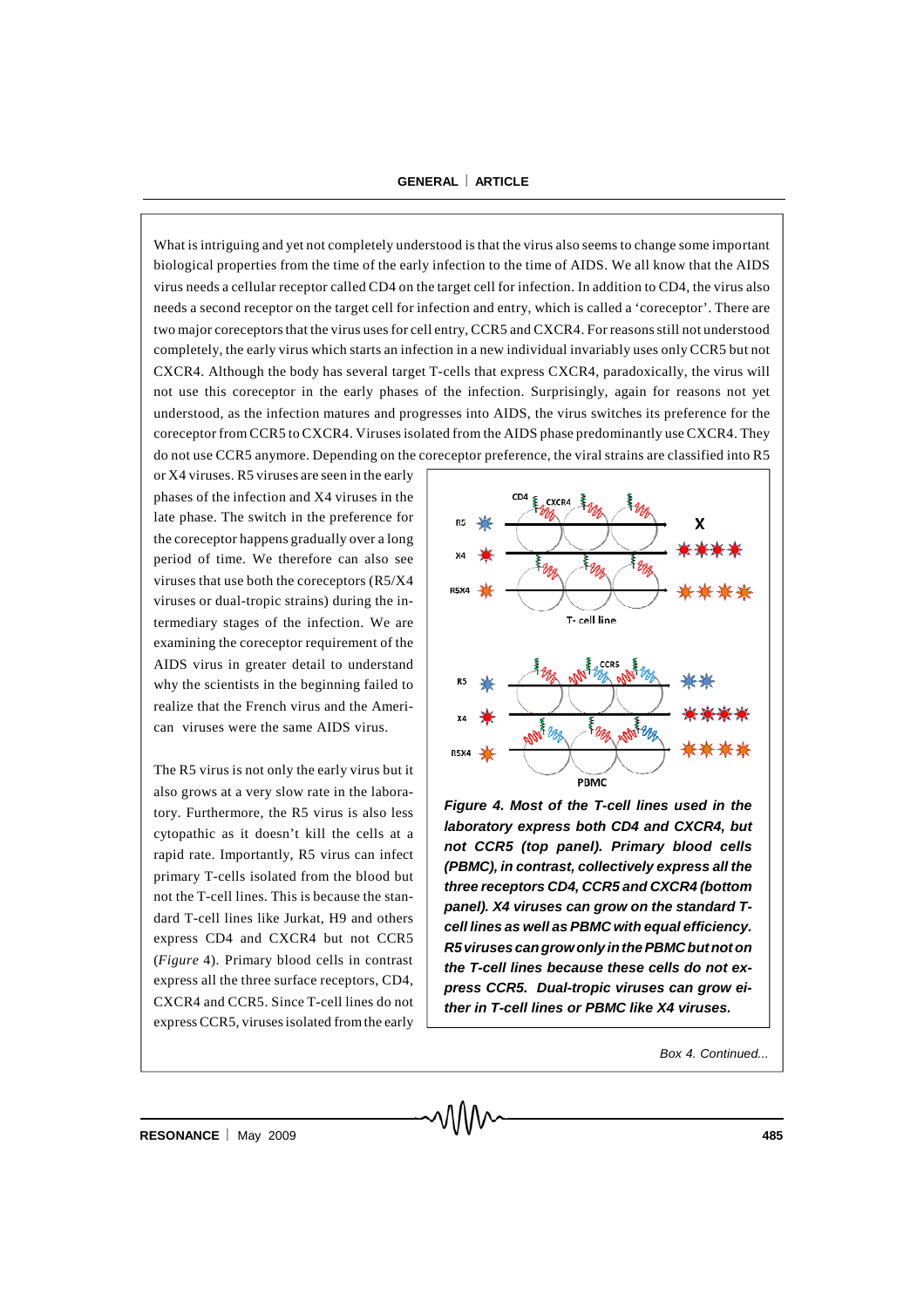phases, R5 strains, cannot grow on them. In contrast, viruses isolated from the later phases, X4 viruses, can grow on any T-cell line and also on the primary cells. Importantly, X4 viruses also differ from the more sluggish R5 virus in their growth dynamics. X4 viruses are quite aggressive, grow quite rapidly on any cells and in the process kill the cells quickly. X4 viruses also induce membrane-to-membrane fusion of T-cells as a result of which several cells fuse into one single huge cell mass but the nuclei remain independent (*Figure* 5). This cell fusion leads



*Figure5.OnlyX4viruses(NL4-3 strain,left panel), but not R5 viruses (Indie, a subtype-C strain, right panel), can induce syncytium formation.*

to the formation of a large size multi-nucleated cell mass that is an outcome of tens and hundreds of cells fusing together. This multi-nuclear cell mass called 'syncytium' has a typical globular and transparent appearance. Gallo's group initially used the syncytium-inducing property of the AIDS virus to detect infection in the cells. Unlike the X4 viruses, the R5 strains do not usually produce syncytia in target cells. The coreceptor requirement of the AIDS viruses was understood only after 1995 following an important publication by Gallo's group<sup>4</sup> but not way back in 1983..

**<sup>4</sup>**Cocchi F et al, *Science*,Vol. 270, pp.1811–1815, 1995.

The French virus BRU was isolated in the early phases of the infection therefore it was an R5 virus and did not grow aggressively and kill cells rapidly. In contrast, the American viruses were isolated from patients in the advanced stages of the disease. They were all therefore X4 viruses. They grew aggressively, killed the cells rapidly and unlike the French virus, were more cytopathic. Because of these biological differences, the American group erroneously assumed that their viruses were different from the French virus. Furthermore, since they did not realize that they were all different strains of the same AIDS virus and felt that the data were not sufficiently convincing of their real identity, they did not publish their results in 1983. However, several people doubt if Gallo's laboratory really had all these viruses at this time.

The major breakthrough came for the American team in November 1983 when they developed a series of T-cell lines from an

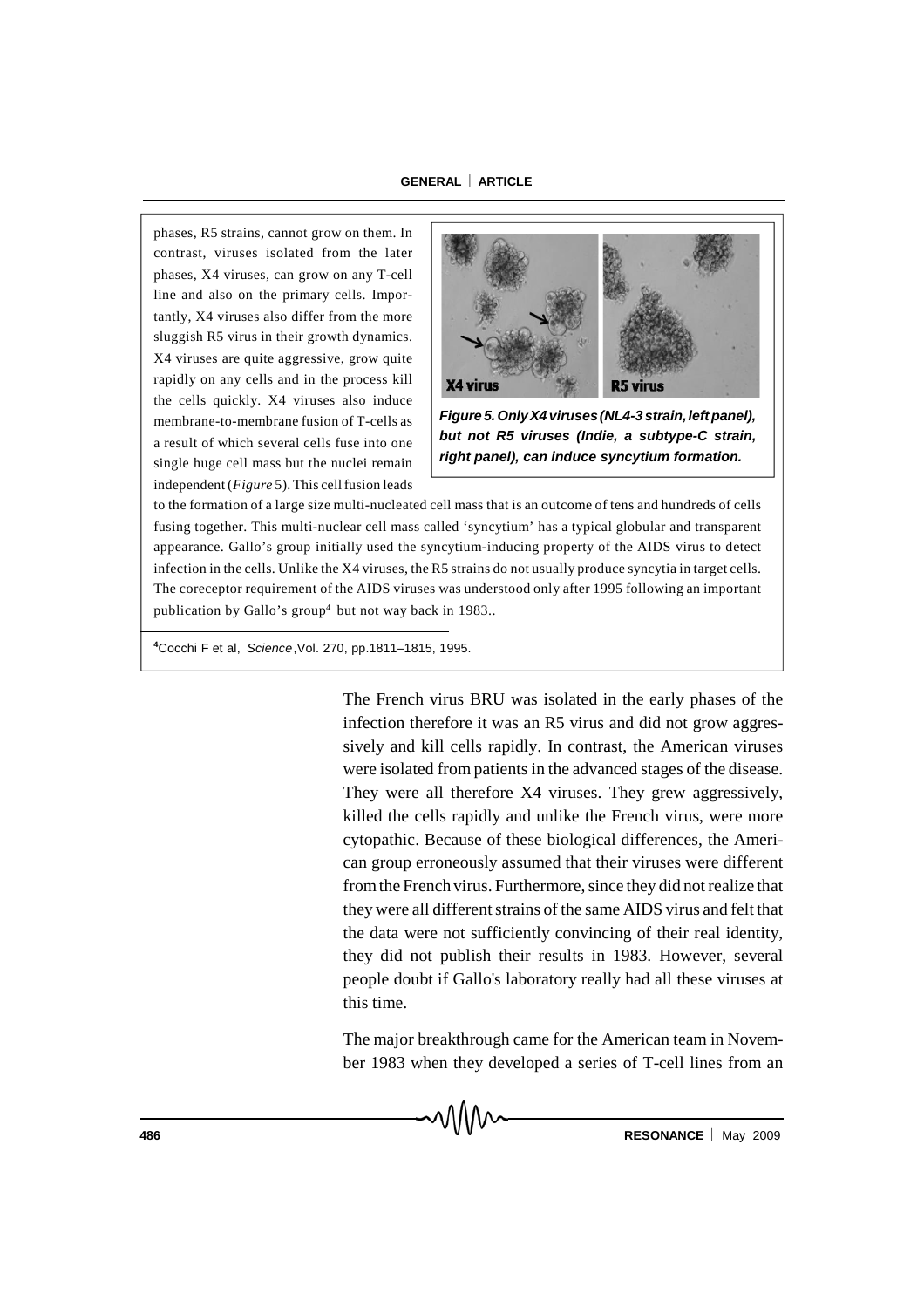original T4 leukemia parental cell line. These new T-cell lines produced very large quantities of virus rapidly without themselves dying. Using the new T-cell lines, the American group produced large quantities of the viruses readily available in their laboratory and also grew many more new viruses. The cell lines were given out to many other laboratories (although there was a dispute regarding this claim) where they served a similar purpose. One of the daughter T-cell lines, H9, established at that time is quite popular even today. It is important to remember that R5 viral strains cannot grow on these T-cell lines because these cells do not express CCR5 (*Figure* 4).

Over the next four to five month period, the American group isolated several viruses, grew them in larger quantities and analyzed them using a range of experimental strategies including molecular, biochemical and immunological approaches. Considering the biological and epidemiological similarities with HTLV-I and -II, they gave a collective name to all the new viruses as HTLV-III. As suggested by the electron microscopy and immunology assays their viruses, however, were different from HTLV-I and -II. It was much later that this classification of the AIDS virus by Gallo's group was found erroneous and the new viruses were placed in a different branch of human retroviruses now solely occupied by HIV-1 and -2 (see *Box* 5). Both HTLV-I and HTLV-II were simple retroviruses and not as pathogenic as HIV-1 and HIV-2. Additionally, while HTLV viruses are associated with human tumors, the HIVs do not directly cause cancer in human beings. At the genetic level, the HIVs are more complex

### **Box 5. HIV Nomenclature**

The AIDS virus was originally named as LAV (lymphadenopathy-associated virus) by the Montagnier's group and as HTLV-III by the Gallo's group. In 1986, an international committee consisting of several reputed virologists, including Montagnier but not Gallo, named the AIDS viruses as human immunodeficiency virus (Coffin J et al, Science, 232, 697, 1986). While Gallo resisted the use of any name for the AIDS virus other than HTLV-III, Montagnier cooperated with the international committee to designate the virus with a name technically more appropriate (http://profiles.nlm.nih.gov/MV/Views/Exhibit/narrative/aids.html).

MMM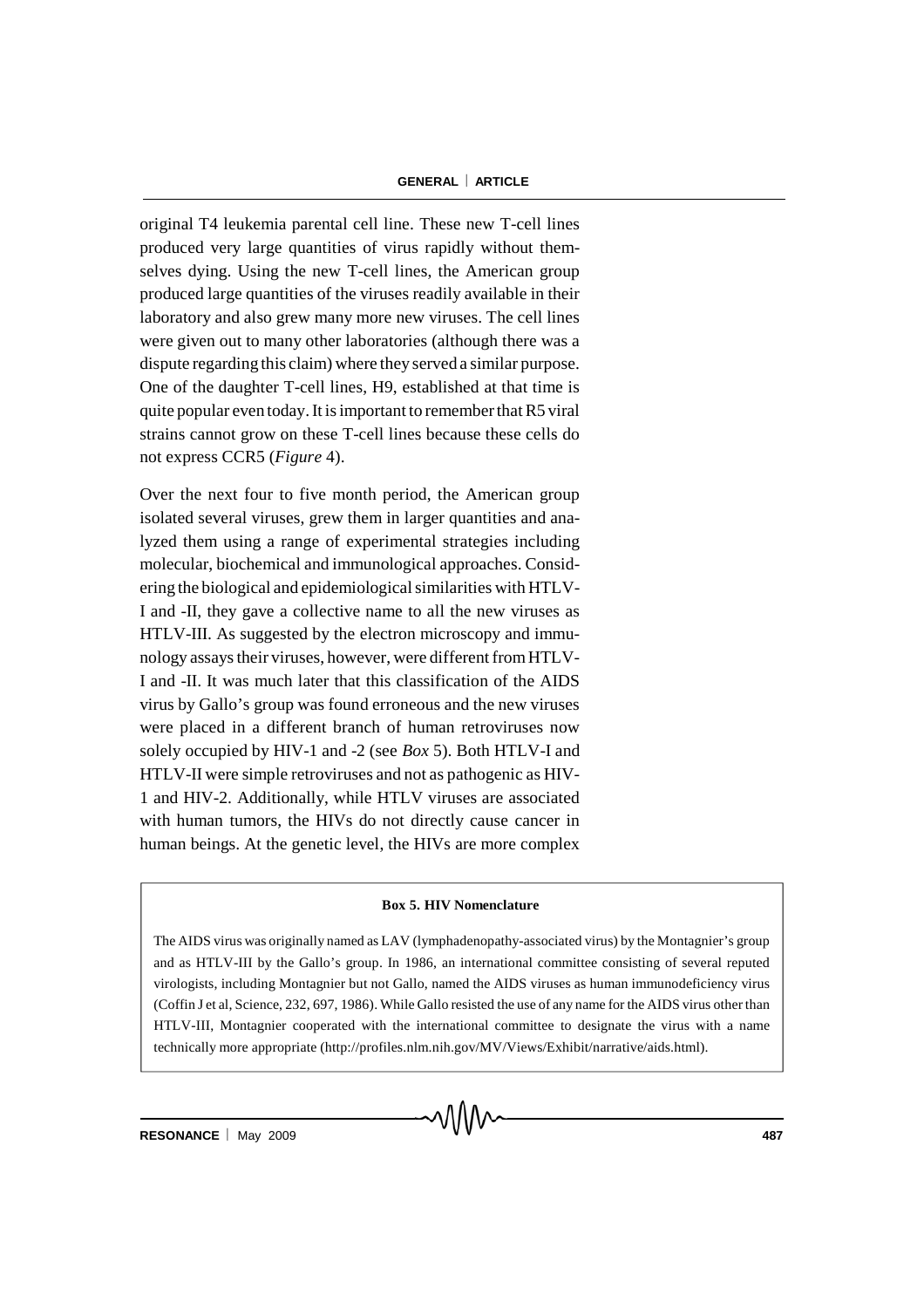and have different regulatory genes (*tat* and *rev*) and additional accessory genes (*nef*, *vpr*, *vpu*, *vif*) that are not present in HTLVs. In May 1984, the American group reported their findings in a series of four publications in a single issue (Vol. 224) of the journal *Science.*

So far we have seen how HIV was discovered and how the field progressed towards the discovery of the AIDS virus. Now we are going to turn our attention to the second and bitter part of the article. The controversy surrounding the Nobel Prize award for the discovery of HIV must be looked into. Why was Gallo's name not considered for the award despite his significant and important contributions? What was the origin of the dispute between the American and French laboratories that dragged their respective governments into locking horns? These are the questions that we must consider now. To seek answers for some of these questions, we must travel back to 1983 when the trouble began. The battle revolved around two important issues between the French and the American groups, first, on the question of who should get credit for the discovery of HIV and second, who should have rights on the patent for a blood test for HIV diagnosis. A third component, an inadvertent contamination of the viral samples in the French laboratory further complicated the matters.

## **7. Viral Contamination**

We must familiarize ourselves with three different viral strains of HIV because these are the three viruses that are going to play an important role in this story. We have familiarized ourselves already with the first virus BRU which was isolated in the French laboratory. The second virus LAI was isolated by the French group a few months later from a young homosexual person. The third virus IIIB was isolated in Robert Gallo's laboratory a few more months later.

Contamination is a serious problem in research laboratories. It could happen between any two reagents that are similar in their physical properties like two vectors, proteins, cell lines, bacteria,



**Contamination** occurs when proper operational practices are not in place or not implemented strictly, when the researchers involved are less experienced or when they don't take appropriate care.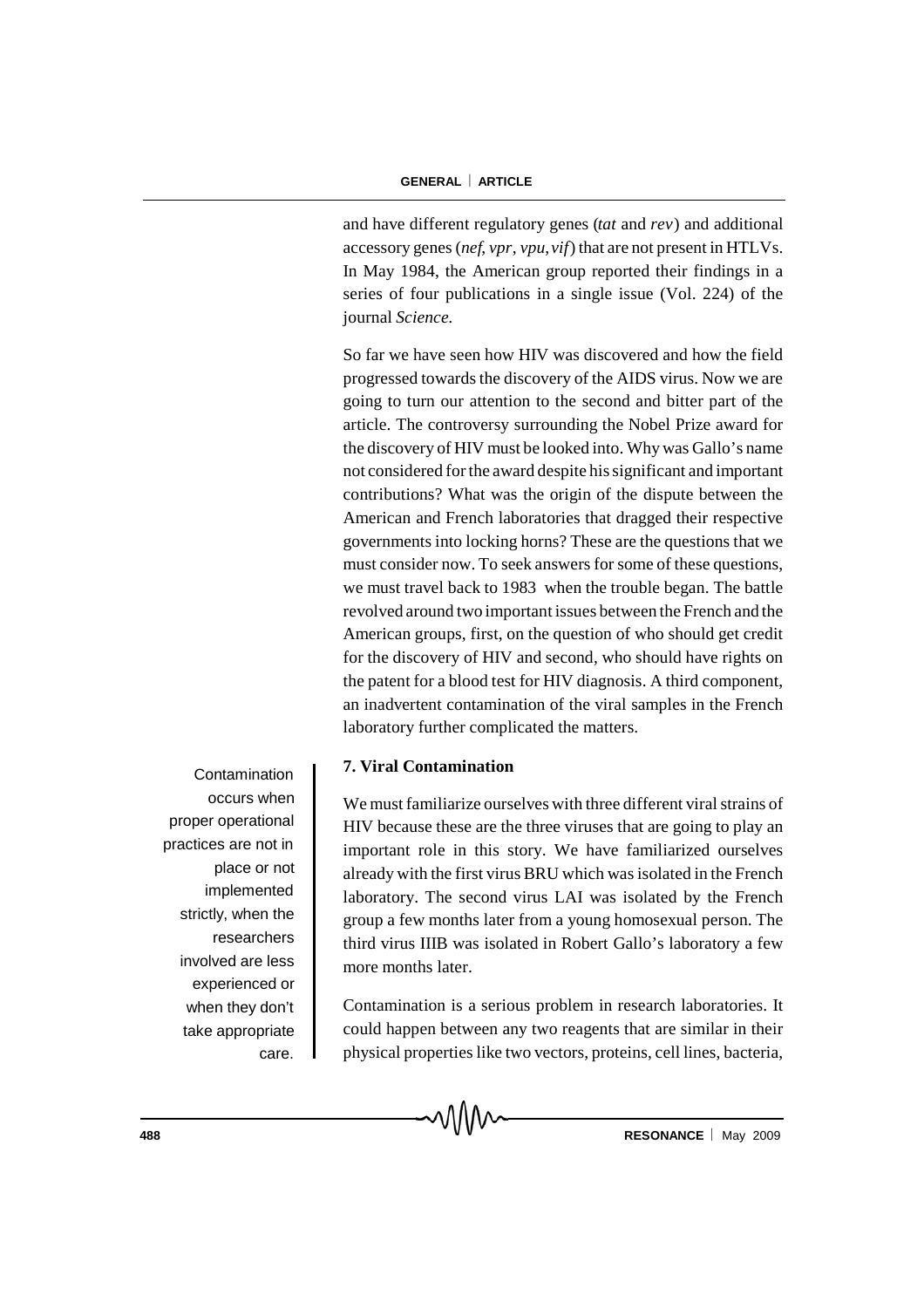viruses. Contamination occurs when proper operational practices are not in place or not implemented strictly, when the researchers involved are less experienced or when they don't take appropriate care. Despite all precautions, contamination can still happen. When a contamination takes place, the identity of the sample or reagent will be misunderstood until the problem is discovered much later.

After the successful isolation of the BRU viral strain and naming the family of the viruses as LAV, in 1983, Montagnier's group set out on isolating more viruses from other patients. A few months later they received blood and lymph node samples from a young gay man identified as LAI who was suffering from Kaposi's sarcoma. A virus could be isolated from his blood without much difficulty and this viral strain was named LAI. Around the same time, they isolated a third virus from the blood of a Zairian woman which was named Eli. This woman was suffering from full blown AIDS and died within a week. Unlike the first virus BRU, these two viruses isolated from the AIDS stage, LAI and Eli, were very aggressive and quickly killed the cells on which they were growing. Furthermore, unlike BRU, these viruses grew on T-cell lines efficiently. For these differences, Montagnier thought that the viruses belonged to a different group as compared to BRU, and called them with a generic name, immune deficiency-associated viruses (IDAV). Because of its aggressive nature of proliferation, LAI contaminated some of the BRU viral cultures in the French laboratory sometime around October 1983. They did not know this.

In line with the practice common in the research community, the French group shared their viruses with several laboratories worldwide. Starting from July 1983 over several months, they shipped multiple samples of BRU to many laboratories including to Gallo's laboratory. The samples were sent with an understanding and condition that they would not be used for a commercial application. Neither the laboratory sending the samples nor the laboratories receiving them knew that some of these batches labeled as BRU were contaminated with the more aggressive

^\\\\\^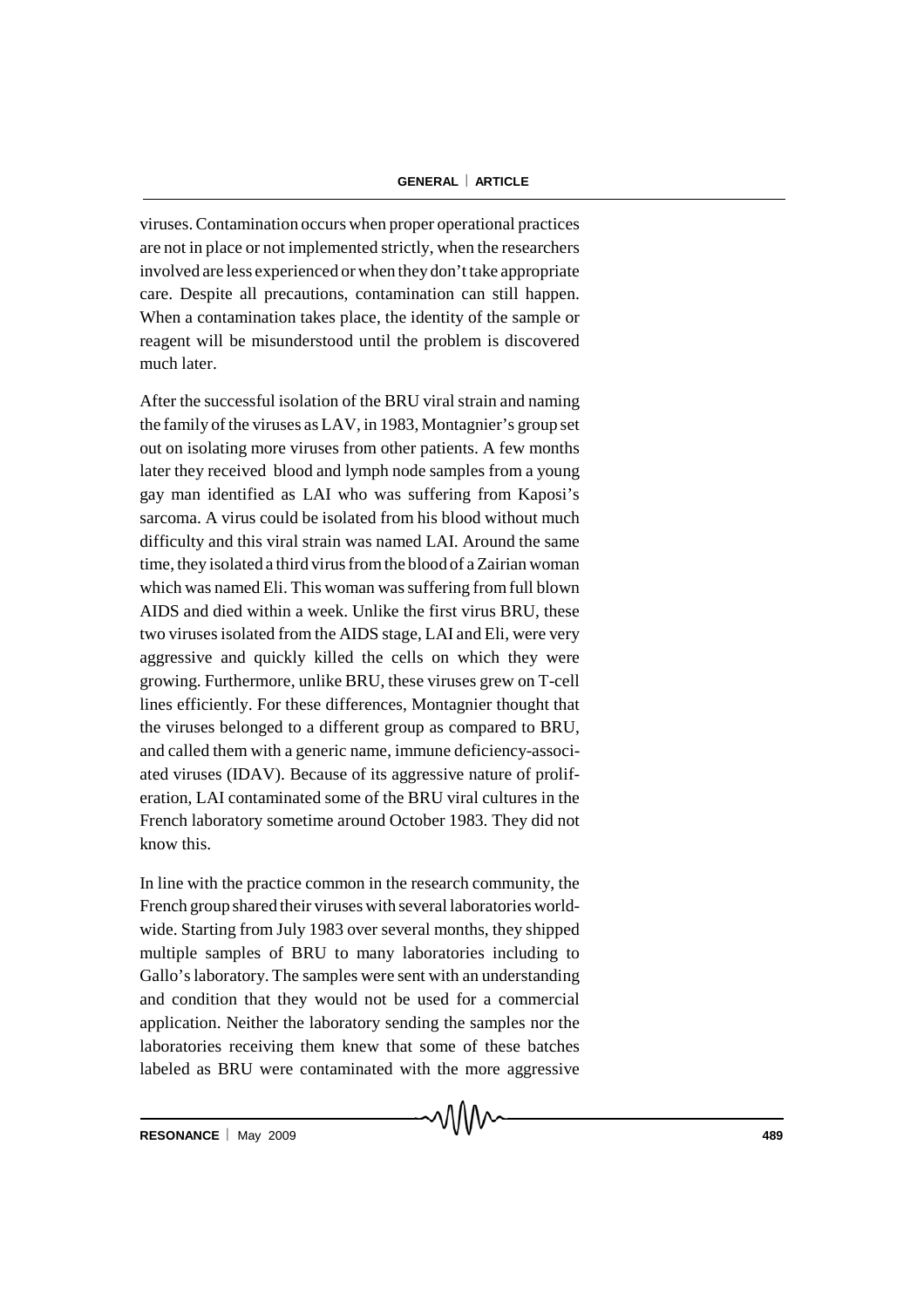When two different viruses are put together into the same culture, over a period of time, the more aggressive virus will dominate the submissive one to the extent that one of the viruses can even vanish completely.

**<sup>5</sup>**Robert C Gallo, The EarlyYears of HIV/AIDS, *Science*, Vol.298, pp.1728–1730, 2002.

virus LAI until much later. When two different viruses are put together into the same culture, over a period of time, the more aggressive virus will dominate the submissive one to the extent that one of the viruses can even vanish completely. LAI virus in the disguise of BRU reached many laboratories and their cultures too. Some of these samples labeled as BRU were completely LAI and some others were a mixture of BRU and LAI, as was discovered later. We shall return to the LAI virus a little while later. Let us see now how the saga for fame unrolled.

# **8. Beginning of the Trouble**

When Gallo visited Montagnier's laboratory in 1984, it was clear to both the scientists that each had viruses that they independently believed to be the right kind of viruses causing AIDS. They not only believed that their own virus was the right one but also that the other virus was a wrong one. Regardless of this discordance, the two groups agreed to publish their work together, though as independent publications, exchange reagents and organize a joint press conference. Remember Montagnier had already published their *Science* paper in May 1983 describing the BRU virus isolation which the French team called LAV. Gallo's group was yet to come out with the series of the 1984 *Science* publications describing their viruses which they collectively called HTLV-III. One specific viral strain, called IIIB, among these viral strains stood out for its aggressive growth properties. This virus could grow rapidly to very high numbers on any cell line. Gallo's group selected IIIb for the diagnostic assay they planned to develop because of the ease with which this virus could be cultured in the laboratory. At the time of the meeting, neither of the scientists knew that both the French virus BRU and the American virus IIIB belonged to the same AIDS virus family. Gallo's laboratory was actively involved in characterizing the IIIB virus. Gallo agreed to the proposal that a joint press meeting was to be organized, involving both of the French and American groups, if the IIIB virus turned out to be the same as BRU belonging to the AIDS virus family<sup>5</sup>.

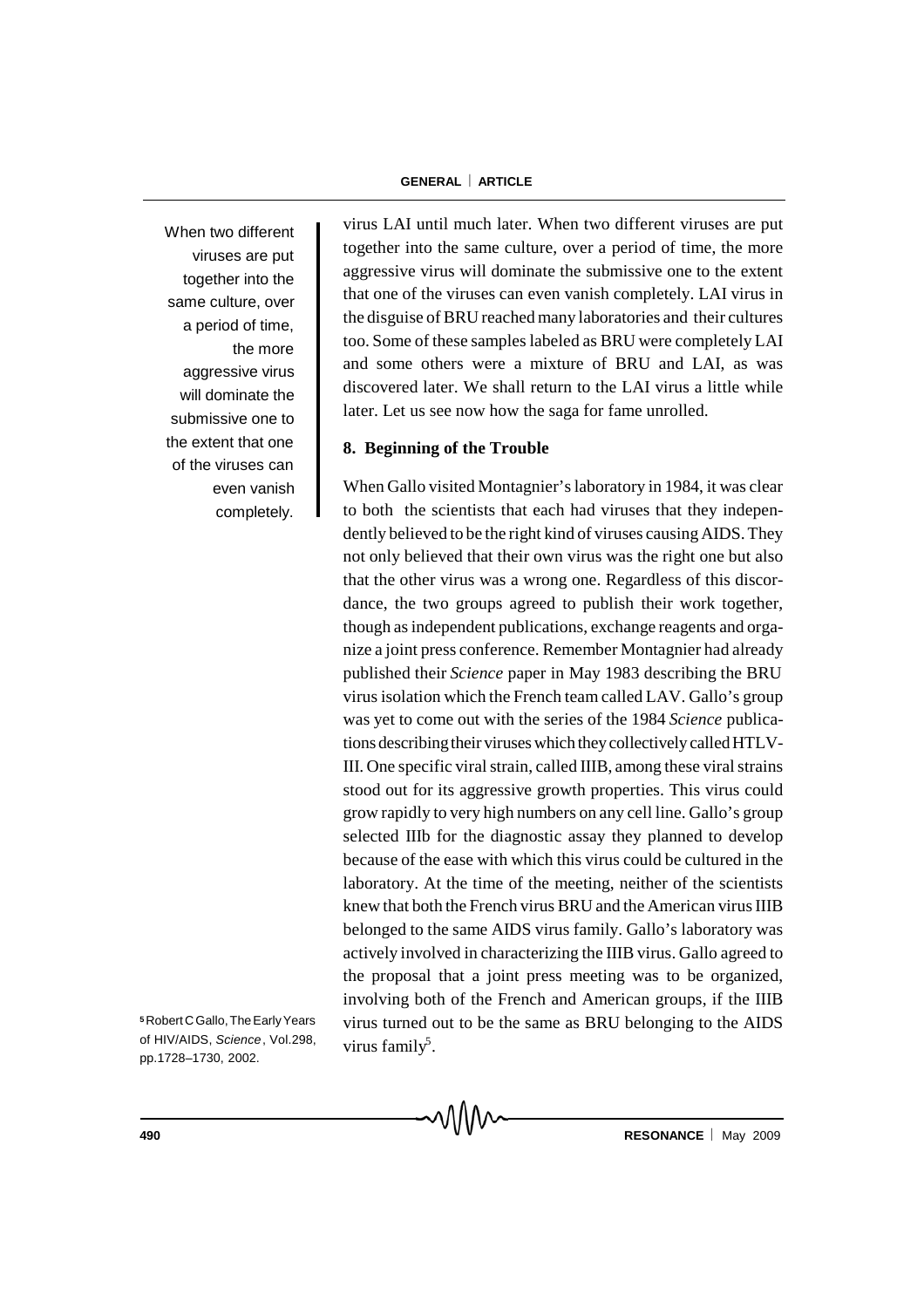When Gallo arrived back home from France, the scenario, however, changed. In a hurriedly convened press meeting on 23rd April 1984, Margaret Heckler, secretary of the Department of Health and Human Services (DHHS), announced that Gallo had discovered the virus that caused AIDS, that it was named HTLV-III and that there would be a commercially available blood test for AIDS soon. Gallo too stood in front of the press gathering and gave a seminar describing the discovery of the AIDS virus by his group and showing them pictures of the virus taken using the electron microscope. In the entire press conference, he did not make any mention of Montagnier. Additionally, there was even controversy and evidence that the photos of the virus used by Gallo in the press meet actually belonged to the French data. Investigation committees later identified that the virus photos shown at the conference were actually taken from the French team without their knowledge. Importantly, Gallo was fully aware of the contributions made by the French group at the time of this press conference. In fact, the French group had already published their finding a year ago whereas Gallo's publications were yet to be reported a week later.

The French group obviously did not like this. Gallo later blamed it on the circumstances, a leak to a freelance journalist on the discovery of the AIDS virus that forced his Institute to convene the urgent press conference. He regretted that the French scientists were left out from the meet. However, he ignored two critical questions. What prevented him from mentioning the role played by the French scientists in the discovery of the AIDS virus at the press meet? And, when a published document was already available on the discovery of the AIDS virus, how could the American group make a claim for the same, that too a year later? A third question must be added here. How could he make a claim that the cause and effect relationship between AIDS and the viruses was established? His *Science* publications, yet to appear, did not satisfy the Koch<sup>6</sup> postulates to justify such a claim (see *Box* 6). There were no answers to any of these questions. Like the LAI virus did to other viruses, Gallo and the US government simply

MMM

<sup>6</sup> Robert Koch, *Resonance,* Vol.11, No.9, 2006.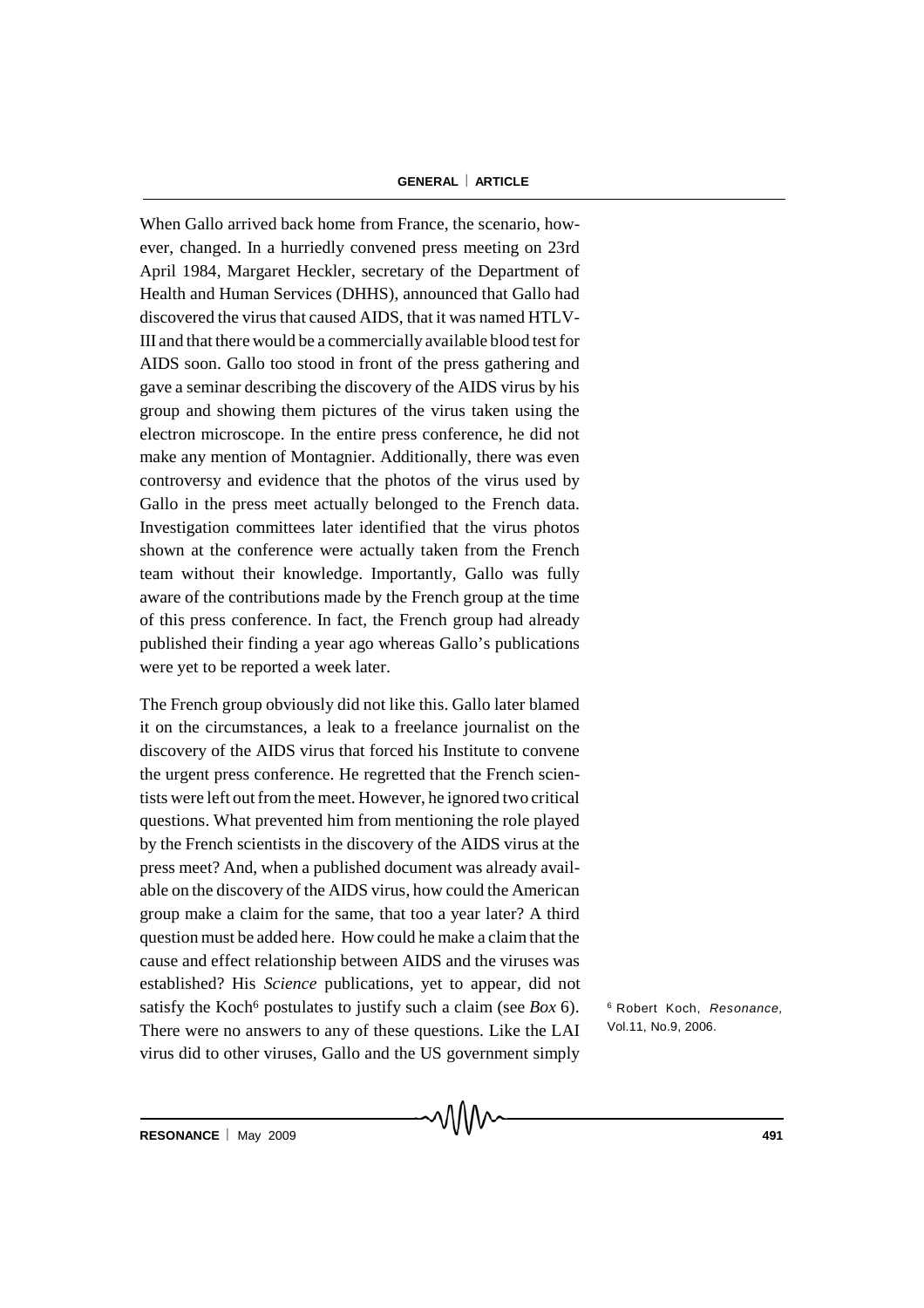A blood test like ELISA could detect infected individuals in the prolonged latency period and prevent viral transmission significantly and contribute positively for the viral control.

attempted to bulldoze Montagnier and the French government out of the competition. They, however, were not quite successful in doing this.

## **9. A Mockery of Patents and Politics**

Soon after isolating the first AIDS virus BRU, the French group set out to develop a blood test to detect infected individuals. The test was based on the principle of ELISA that detects virusspecific antibodies present in the blood or other body fluids. This test was important because of the unique nature of the viral infection. There is a prolonged phase of the viral infection called the clinical latency (*Figure* 3) that typically lasts 5-10 years, during which period no clinical symptoms are manifested. A blood test like ELISA could detect infected individuals in the prolonged latency period and prevent viral transmission significantly and contribute positively for the viral control.

Montagnier and his coworkers applied for a patent of the United Kingdom on 15th September 1983 and for a US patent on 5th December 1983. This application was kept pending at the US patent office for years before finally rejecting it. In the meanwhile, soon after the press conference on 23rd April 1984 where a unilateral and unfair claim was made by the American team for the discovery of the AIDS virus, on the same day, Gallo and Popovic applied for a US patent for a diagnostic kit for AIDS. A year later on 28th May 1984, the US Patent and Trademark Office awarded an American patent to Gallo and DHHS for the AIDS diagnosis. The French application which was filed 17 months earlier was still kept pending in clear violation of the patent norms. A lot of money was at stake. The patent would be worth about \$100 million (500 crores) a year. Several companies already applied for licenses to develop a commercial kit from this technology. The American government agencies clearly did not want the French to take precedence over an important matter like this.

Gallo's patent application was the beginning of the long-drawn

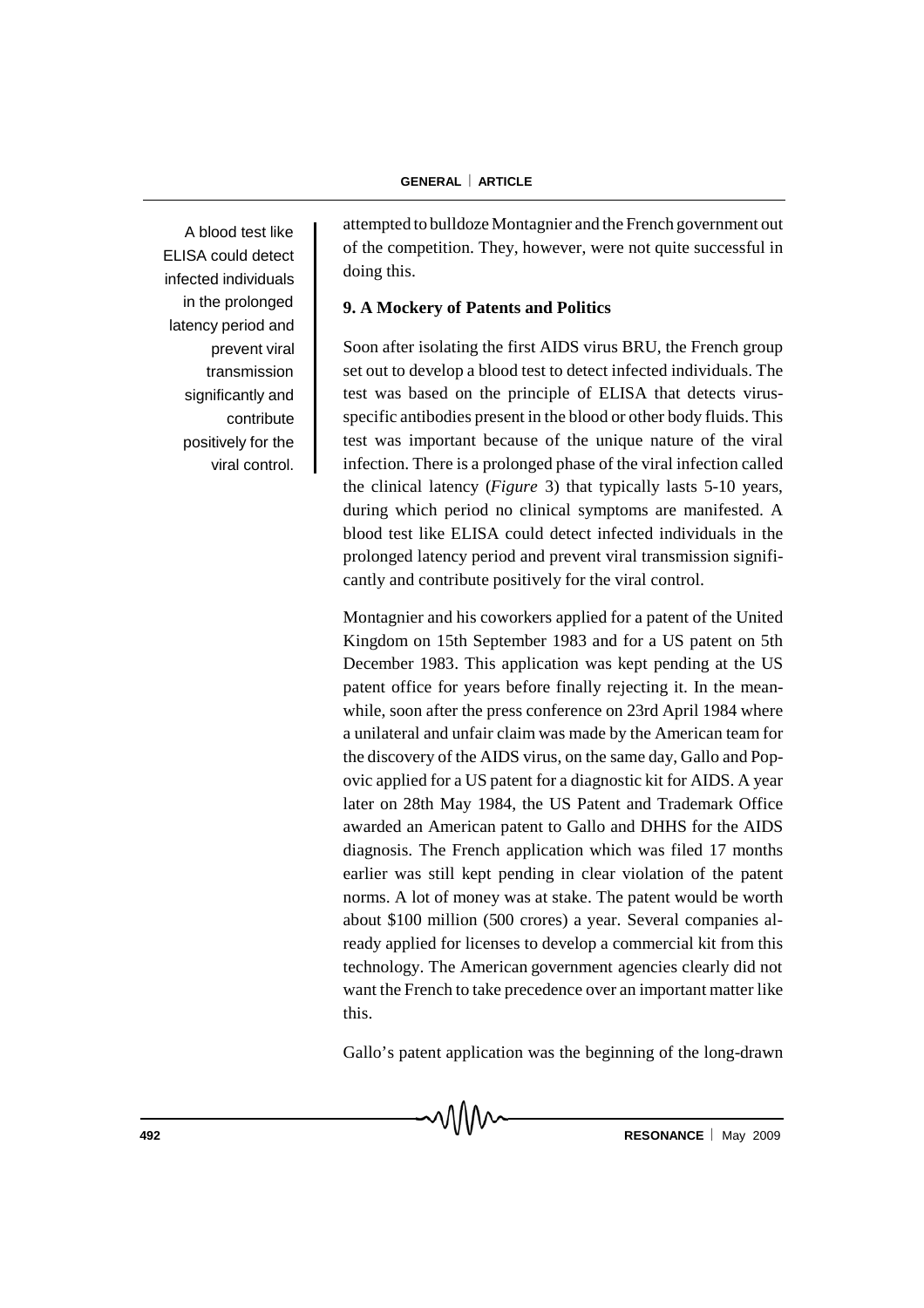dispute, legal battles and high-level diplomatic negotiations between the USA and France. The dispute on who discovered the AIDS virus became the matter of legal tussle between the Pasteur Institute in France and the Department of Health and Human Services in the USA, each side claiming the patent rights. The Pasteur Institute, assignee of the Montagnier's patent application, challenged the US patent in court. In his defense, Gallo did not deny that Montagnier identified the virus first, but he argued that it was he who established the relationship between AIDS and the virus and that this proof was obtained using an independent virus, IIIB, isolated in his own laboratory. The first level of dispute between the two scientists ended with an out of the court settlement, to the surprise of many in the scientific community, mediated by Jonas Salk, the famous scientist and Nobel Laureate who made the polio vaccine. The sparring between the two scientists, nevertheless continued until a very high profile meeting took place in 1987 between the Prime Minister of France, Jacques Chirac and The President of USA, Ronald Reagan. In this meeting they announced that the credit for identifying the virus will be shared by both the scientists. Additionally, both the warring camps agreed for an equal share over the patent royalties. There was peace at last.

Peace, however, was bought in a miscalculated understanding that the Gallo's virus IIIB was different from the French virus LAI. The scientific community was soon to learn that these two individual viral strains in fact were one and the same virus, the French virus!

# **10. Back to the Viral Contamination**

By the end of 1985, several AIDS viruses, including the French viruses BRU and LAI and the American virus IIIB, were molecularly cloned and the full-length nucleotide sequences were determined. When the sequences were compared to understand to what extent all these viruses were related to each other, researchers were in for a shock. The American virus IIIb was nearly identical to the French virus LAI (*Figure* 6). Even by 1985, the enormous The first level of dispute between the two scientists ended with an out of the court settlement, to the surprise of many in the scientific community, mediated by Jonas Salk, the famous scientist and Nobel Laureate who made the polio vaccine.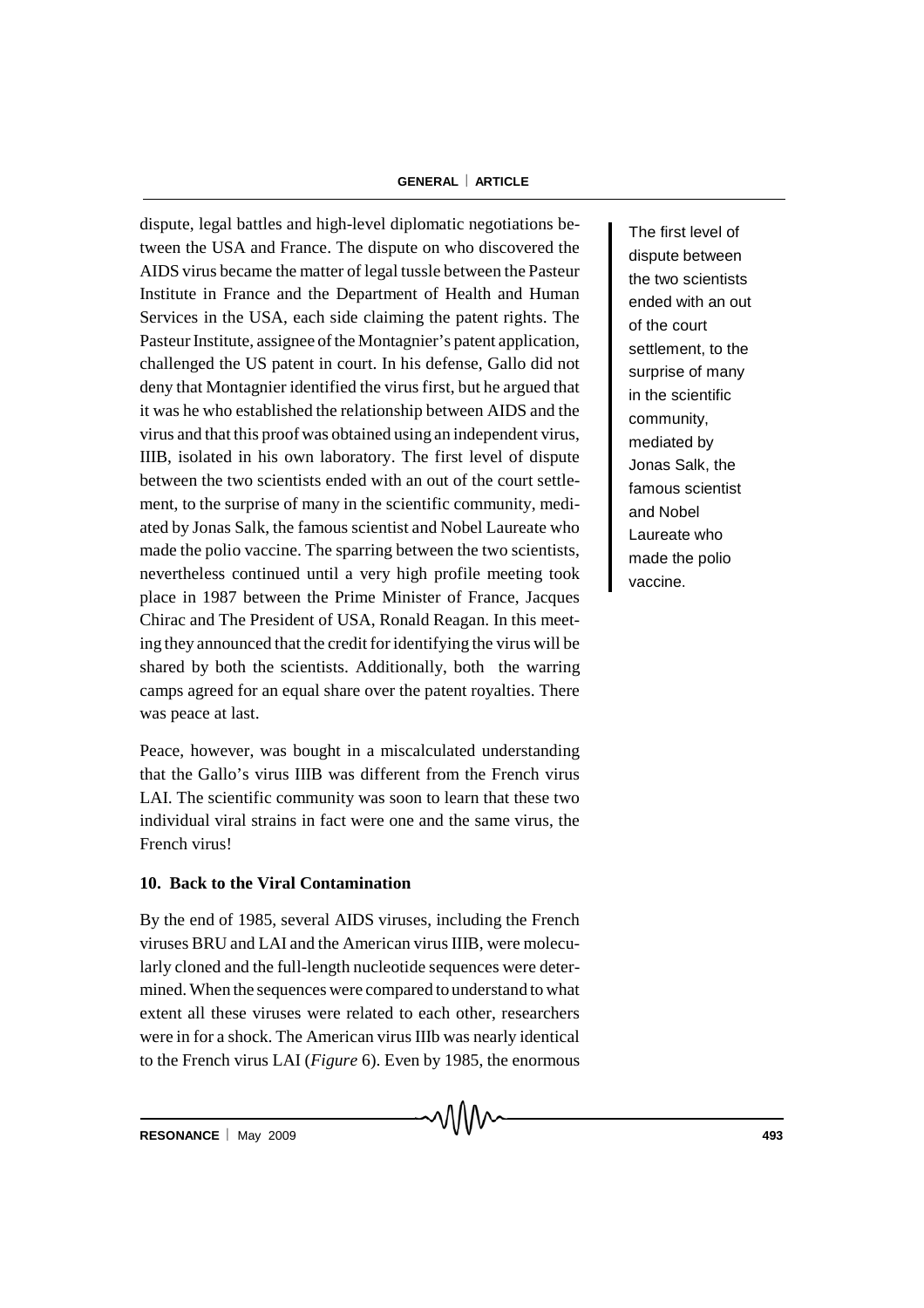

*Figure 6.Phylogetically LAI and IIIb strains are closely related. Phylogenetic analysis compares sequences and determines how close or distant two differentrelated organisms are. Several HIV-1 subtype-B viral strains and one subtype-C strain have been compared here. As expected, the subtype-C strain is located farthest from all the other viral strains. The French LAI strainand theAmerican IIIb are the nearest to each other on the same branch suggestingthattheyarenot two but the same viral strain. The scale below indicatesthegeneticdistance between the viral strains.*

**<sup>7</sup>**S Wain-Hobson *et al*, *Science*, pp.252,pp.961–965, 1991.



magnitude of genetic diversity of the AIDS virus was very well appreciated. Most of the AIDS viruses from different patients differ by at least 6-20 percent because of the remarkable ability of the virus to mutate. However, the American virus IIIB was less than 2 percent different from the French virus LAI, leading to the suspicion that both viruses were from the same source. Individual viral strains isolated from even a single individual could have significant level of genetic diversity. In this backdrop, it was unimaginable that two different viruses, isolated continents apart so closely resembled each other. One possibility was that the two individuals from who the viruses isolated were sexually related to each other. A more probable explanation is the inevitable contamination that happens in the laboratories. A few years later, in a series of experiments, the Montagnier's group traced the contamination to a few batches of viral cultures $^7$ . Removing several stored viral preparations from their freezers and subjecting them to rigorous experimental analyses, they traced the contamination to a few individual viral preparations that were sent out to many laboratories including Gallo's laboratory, unaware that they were contaminated.

After reporting the first AIDS virus BRU in May 1983, the Montagnier's group set out on isolating viruses from several

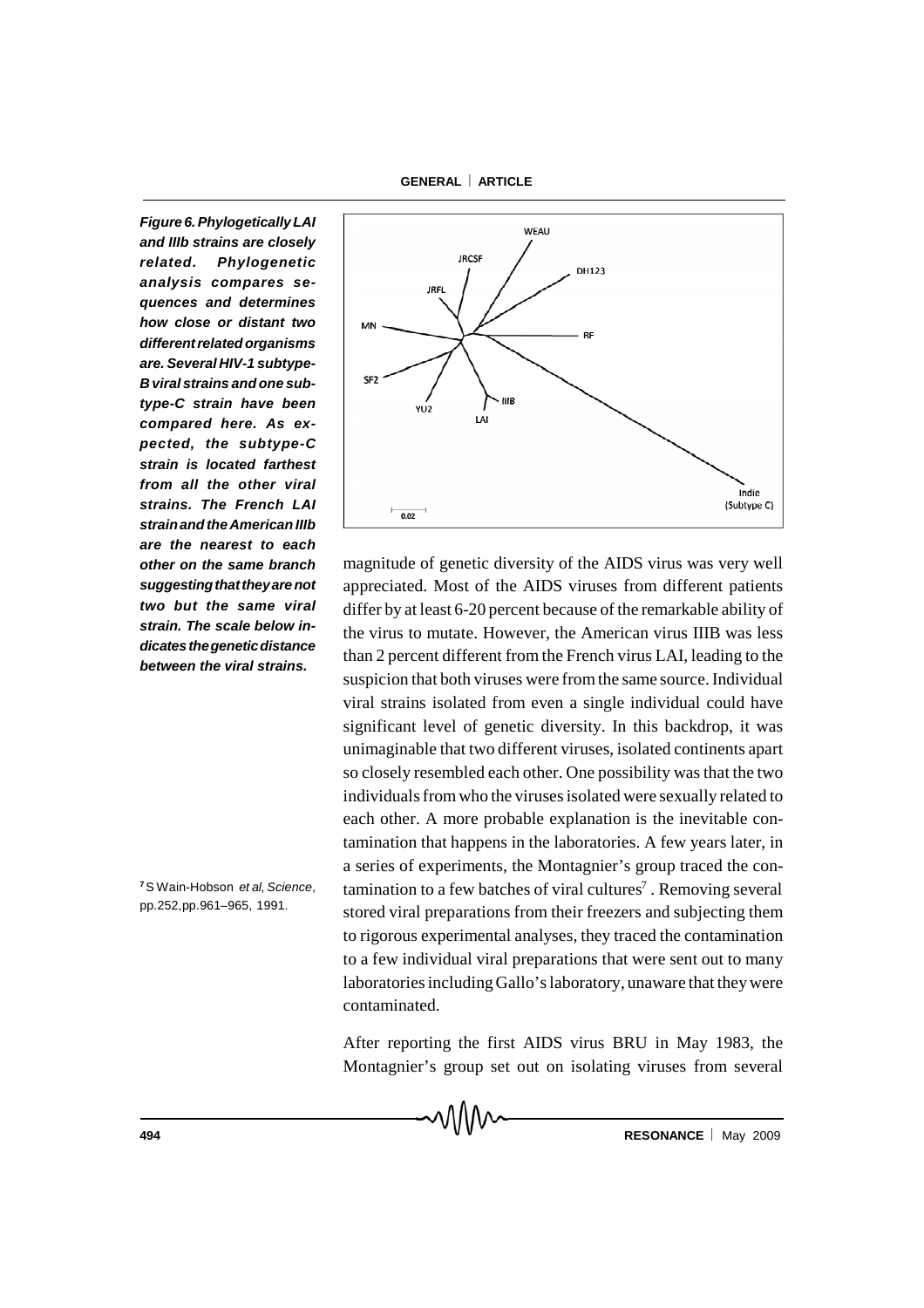other patients. By May 1984, they isolated 12 additional viruses from other patients. One of these viruses was LAI derived from a homosexual man with Kaposi's sarcoma. LAI was one of the most aggressive viruses which contaminated several batches of other viruses in the French laboratory. LAI also travelled to Gallo laboratory under the disguise of BRU from Montagnier's laboratory in more than one batch. It is possible that LAI contaminated some of the American cultures that were designated as IIIB. Alternatively, it is possible that the American scientists realized the merits of LAI, misappropriated and renamed it as IIIB. It is practically impossible now to distinguish between these two possibilities to unearth the truth. It is more so given the allegations that the notebooks in Gallo's laboratory containing records of experimental details were tampered with, missing or not available for an investigation.

## **11. For a few Dollars More**

The situation became aggravated with the disclosure that IIIB was nothing but an alternative form of the French virus LAI. Realizing that the blood test patented by Gallo solely depended on a French virus, not an American one, the Pasteur Institute demanded that the USA should drop its patent claims completely and turn over the patent royalties to the French in entirety. In July 1994, the Department of Health and Human Services of the USA acknowledged that the virus used by Gallo to develop the diagnostic test indeed was based on the French virus. However, they agreed to provide the French with a few more millions of dollars in patent royalties without dropping the US claims completely.

Gallo's situation became critical after John Crewdson, a reporter, published an investigative report in *Chicago Tribune* questioning whether Gallo's laboratory stole the virus from the French. This was the beginning of Gallo's woes. Starting from this time he had to face several investigative committees until he was finally absolved many years later. To review the investigations conducted by numerous committees and their deliberations is beyond the scope of this article. However, it stands out that most of these Realizing that the blood test patented by Gallo solely depended on a French virus, not an American one, the Pasteur **Institute** demanded that the USA should drop its patent claims completely and turn over the patent royalties to the French in entirety.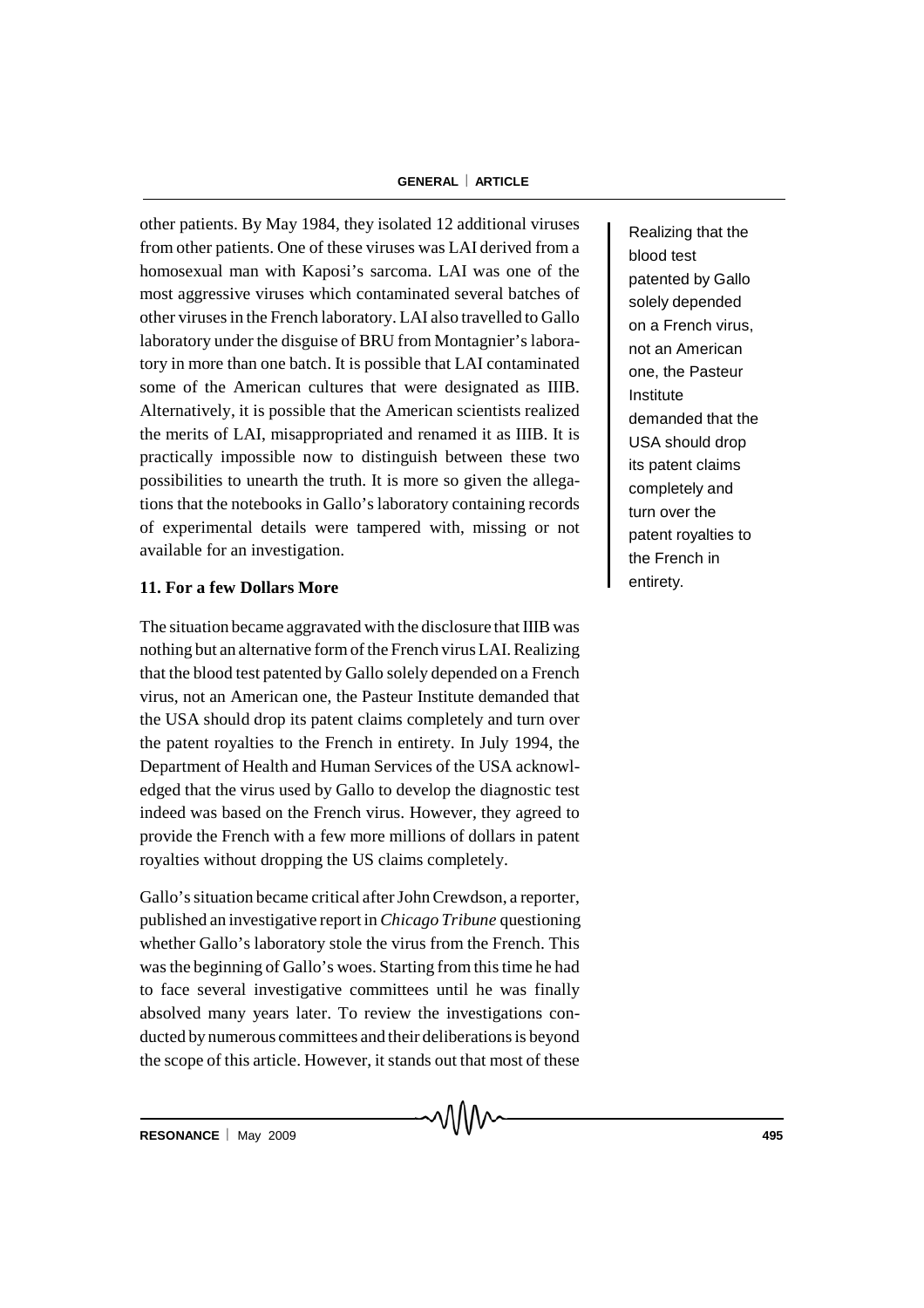committees worked with a single objective: to protect Gallo and the US interests. If smaller committees found him guilty of scientific fraud, much higher committees would absolve him and give him a clean chit for lack of convincing evidence. For instance, a committee constituted in 1989 by the Office of Scientific Integrity after examining the record books from Gallo's laboratory and interviewing scores of people involved in the work, concluded that both Gallo and his associate Mikulas Popovic, were guilty of misconduct. After receiving the report, Bernadine Healy, the then director of the National Institutes of Health and Gallo's superior ruled that the evidence showed against Popovic was substantial making him guilty of misconduct but Gallo was not guilty. With this ruling, the charges against Gallo were reduced from theft of the French virus to less serious accusations that he attempted to garner more credit than what he deserved and that he made false statements or avoided giving proper credit to the French group. The director ordered replacing an investigator, Suzanne Hadley, because the latter refused to rewrite the report softening the criticism on Gallo. Finally, on 13th November 1993, four year since the investigations began, the Office of Scientific Integrity absolved Gallo because the department "now applies different standards …".

## **12. The Nobel Prize**

A Nobel Prize for the discovery of HIV has been expected for a long time. The question of Montagnier getting the Nobel Prize was never in doubt. Whether Gallo would make it was unclear. The dispute of whether or not Gallo should receive the Nobel Prize had been a long-drawn battle fiercely fought at many a forum over the years. For instance, in a recent letter that appeared in *Science*, 105 scientists complained bitterly that Gallo was left out from the Nobel Prize<sup>8</sup>.

<sup>8</sup> Kein G *et al*, Unsung Hero Robert C Gallo, *Science*, Vol. 323, pp.206–207, 2009.

Both Montagnier and Gallo made significant contributions towards our understanding of the AIDS viral infection and the disease. Gallo's contributions, in this regard, have been much more important. Both these scientists have received several hon-

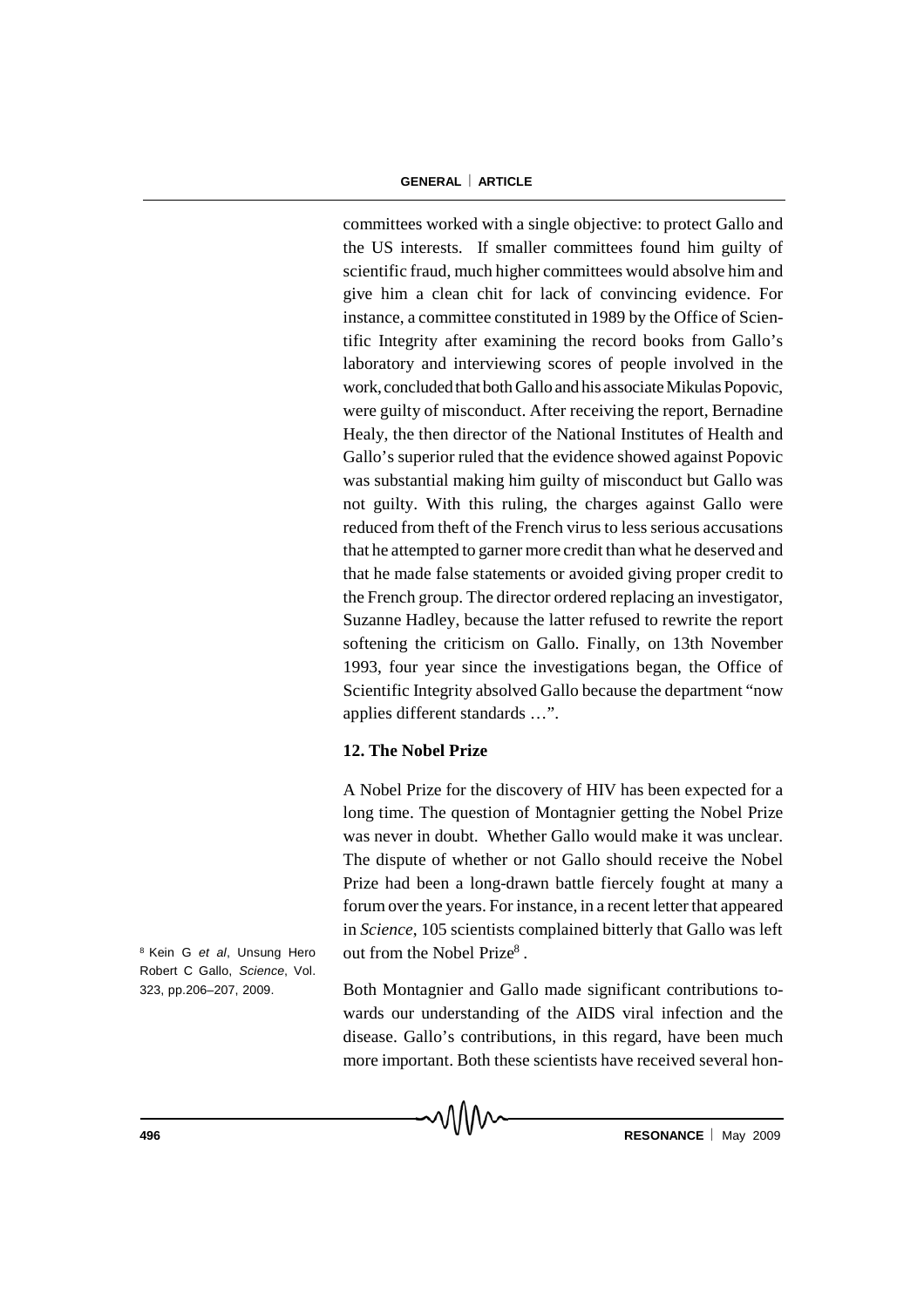#### **Box 6. Koch's Postulates**

Nearly 90 years ago in 1890, prior to the discovery of HIV in 1980s, Robert Koch and Friedrich Loeffler developed criteria to establish a causal relationship between a causative microorganism and a disease. These criteria, popularly known as the Koch postulates, were used by Koch himself to establish the etiology of tuberculosis and anthrax. These postulates underwent significant improvements initially by Koch himself and subsequently by others to accommodate them to fit a broader context. According to Koch postulates, (1) a microorganism must be found in the body of the host suffering from the disease (2) the microorganism must be isolated from the host and grown in pure culture (3) the cultured microorganism should cause disease when introduced into a healthy host and (4) the microorganism must be reisolated from the experimental host and identified as being identical to the original microorganism. From the above it is clear that both of the French and American groups successfully accomplished the objectives 1 and 2, but not 3 and 4 of the Koch's postulates. It is for this reason neither Montagnier nor Gallo could be given the credit of establishing the causative relationship between HIV and AIDS.

ors for their achievements. Nevertheless, looking at various works of literature carefully, one would realize that a myth has been built around Gallo over the years. The myth is the following. 'The general understanding' today is that while Montagnier was the first to isolate the AIDS virus, it was Gallo who 'accomplished' to establish the cause and effect relationship between the virus and AIDS. This statement and many others that reinforce this notion are far from the truth. The single publication of Montagnier in 1983 and all the publications of Gallo in 1984 collectively did NOT establish that AIDS was caused by their viruses. All these publications only demonstrated a significant correlation, but not an association, between AIDS and the isolated viruses. In fact, neither of these groups even knew that they were fumbling with the same virus. Neither the French team nor the American group through their early publications fulfilled the Koch's postulations to prove beyond doubt that HIV caused AIDS (see *Box* 6). This objective has been fulfilled in the subsequent years by the contributions of numerous laboratories spread all over the world (see *Box* 7).

The Nobel Prize is the most prestigious award given for 'honoring the first discovery' in biomedical sciences. After the rightful decision by the Nobel Committee to honor Luc Montagnier and



## **Suggested Reading**

- **[1] Luc Montagnier, A History of HIV Discovery,** *Science***,Vol.298, pp.1727– 8, 2002.**
- **[2] Robert C Gallo,The Early Years of HIV/AIDS,** *Science***,Vol.298, pp.1728–30, 2002.**
- **[3] HIV, HPV Researchers Honored, But One Scientist is Left Out,** *Science***, Vol.322, pp.174–5, 2008.**
- **[4] Lisa Rainey, Who discovered HIV: Gallo, Montagnier or both? Jul 6, 2006. http://www.dallasvoice. co m/ a rtma n / publ i sh/ printer\_2666.php**